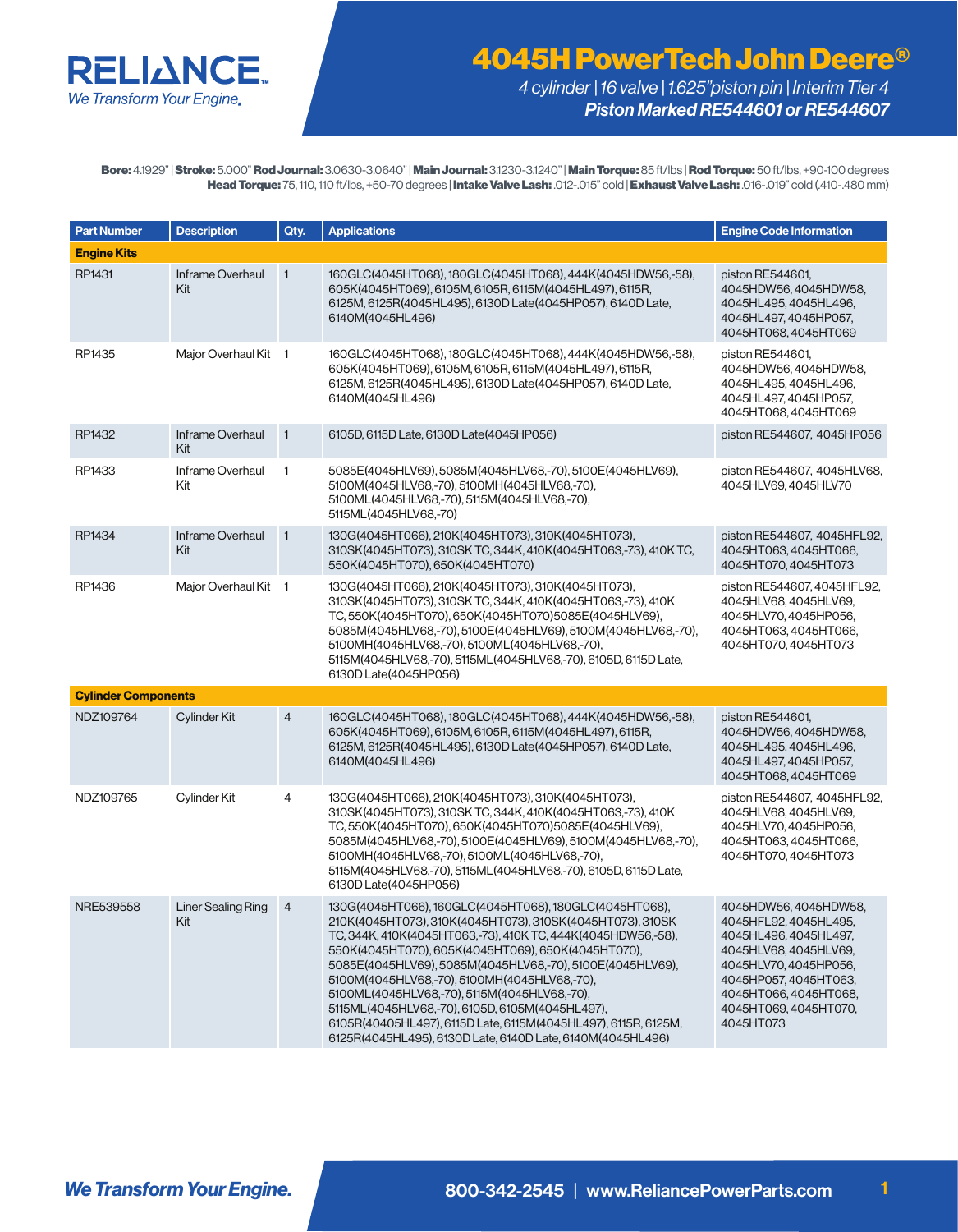

| <b>Part Number</b>     | <b>Description</b>              | Qty.            | <b>Applications</b>                                                                                                                                                                                                                                                                                                                                                                                                                                                                                                                                                                           | <b>Engine Code Information</b>                                                                                                                                                                                    |
|------------------------|---------------------------------|-----------------|-----------------------------------------------------------------------------------------------------------------------------------------------------------------------------------------------------------------------------------------------------------------------------------------------------------------------------------------------------------------------------------------------------------------------------------------------------------------------------------------------------------------------------------------------------------------------------------------------|-------------------------------------------------------------------------------------------------------------------------------------------------------------------------------------------------------------------|
| NDZ104221              | Piston Ring Set-1<br>cyl.set    | 4               | 130G(4045HT066), 160GLC(4045HT068), 180GLC(4045HT068),<br>210K(4045HT073), 310K(4045HT073), 310SK(4045HT073), 310SK<br>TC, 344K, 410K(4045HT063,-73), 410K TC, 444K(4045HDW56,-58),<br>550K(4045HT070), 605K(4045HT069), 650K(4045HT070),<br>5085E(4045HLV69), 5085M(4045HLV68,-70), 5100E(4045HLV69),<br>5100M(4045HLV68,-70), 5100MH(4045HLV68,-70),<br>5100ML(4045HLV68,-70), 5115M(4045HLV68,-70),<br>5115ML(4045HLV68,-70), 6105D, 6105M(4045HL497),<br>6105R(40405HL497), 6115D Late, 6115M(4045HL497), 6115R, 6125M,<br>6125R(4045HL495), 6130D Late, 6140D Late, 6140M(4045HL496)     | 4045HDW56, 4045HDW58,<br>4045HFL92, 4045HL495,<br>4045HL496, 4045HL497,<br>4045HLV68, 4045HLV69,<br>4045HLV70, 4045HP056,<br>4045HP057, 4045HT063,<br>4045HT066, 4045HT068,<br>4045HT069, 4045HT070,<br>4045HT073 |
| <b>Engine Bearings</b> |                                 |                 |                                                                                                                                                                                                                                                                                                                                                                                                                                                                                                                                                                                               |                                                                                                                                                                                                                   |
| NRE65165               | Main Bearing-.std               | $\overline{4}$  | 130G(4045HT066), 160GLC(4045HT068), 180GLC(4045HT068),<br>210K(4045HT073), 310K(4045HT073), 310SK(4045HT073), 310SK<br>TC, 344K, 410K (4045HT063, -73), 410K TC, 444K (4045HDW56, -58),<br>550K(4045HT070), 605K(4045HT069), 650K(4045HT070),<br>5085E(4045HLV69), 5085M(4045HLV68,-70), 5100E(4045HLV69),<br>5100M(4045HLV68,-70), 5100MH(4045HLV68,-70),<br>5100ML(4045HLV68,-70), 5115M(4045HLV68,-70),<br>5115ML(4045HLV68,-70), 6105D, 6105M(4045HL497),<br>6105R(40405HL497), 6115D Late, 6115M(4045HL497), 6115R, 6125M,<br>6125R(4045HL495), 6130D Late, 6140D Late, 6140M(4045HL496) | 4045HDW56, 4045HDW58,<br>4045HFL92, 4045HL495,<br>4045HL496, 4045HL497,<br>4045HLV68, 4045HLV69,<br>4045HLV70, 4045HP056,<br>4045HP057, 4045HT063,<br>4045HT066, 4045HT068,<br>4045HT069, 4045HT070,<br>4045HT073 |
| NRE65911               | Main Bearing-.010               | 4               | 130G(4045HT066), 160GLC(4045HT068), 180GLC(4045HT068),<br>210K(4045HT073), 310K(4045HT073), 310SK(4045HT073), 310SK<br>TC, 344K, 410K(4045HT063,-73), 410K TC, 444K(4045HDW56,-58),<br>550K(4045HT070), 605K(4045HT069), 650K(4045HT070),<br>5085E(4045HLV69), 5085M(4045HLV68,-70), 5100E(4045HLV69),<br>5100M(4045HLV68,-70), 5100MH(4045HLV68,-70),<br>5100ML(4045HLV68,-70), 5115M(4045HLV68,-70),<br>5115ML(4045HLV68,-70), 6105D, 6105M(4045HL497),<br>6105R(40405HL497), 6115D Late, 6115M(4045HL497), 6115R, 6125M,<br>6125R(4045HL495), 6130D Late, 6140D Late, 6140M(4045HL496)     | 4045HDW56, 4045HDW58,<br>4045HFL92, 4045HL495,<br>4045HL496, 4045HL497,<br>4045HLV68, 4045HLV69,<br>4045HLV70, 4045HP056,<br>4045HP057, 4045HT063,<br>4045HT066, 4045HT068,<br>4045HT069, 4045HT070,<br>4045HT073 |
| RP7733                 | Main Bearing-.020               | $\overline{4}$  | 130G(4045HT066), 160GLC(4045HT068), 180GLC(4045HT068),<br>210K(4045HT073), 310K(4045HT073), 310SK(4045HT073), 310SK<br>TC, 344K, 410K(4045HT063,-73), 410K TC, 444K(4045HDW56,-58),<br>550K(4045HT070), 605K(4045HT069), 650K(4045HT070),<br>5085E(4045HLV69), 5085M(4045HLV68,-70), 5100E(4045HLV69),<br>5100M(4045HLV68,-70), 5100MH(4045HLV68,-70),<br>5100ML(4045HLV68,-70), 5115M(4045HLV68,-70),<br>5115ML(4045HLV68,-70), 6105D, 6105M(4045HL497),<br>6105R(40405HL497), 6115D Late, 6115M(4045HL497), 6115R, 6125M,<br>6125R(4045HL495), 6130D Late, 6140D Late, 6140M(4045HL496)     | 4045HDW56, 4045HDW58,<br>4045HFL92, 4045HL495,<br>4045HL496, 4045HL497,<br>4045HLV68, 4045HLV69,<br>4045HLV70, 4045HP056,<br>4045HP057, 4045HT063,<br>4045HT066, 4045HT068,<br>4045HT069, 4045HT070,<br>4045HT073 |
| NR528387               | Main Bearing Cap<br>Bolt        | 10              | 160GLC(4045HT068), 180GLC(4045HT068), 444K(4045HDW56,-58),<br>605K(4045HT069), 6105M, 6105R, 6115M(4045HL497), 6115R, 6125M,<br>6125R, 6130D Late(4045HP057), 6140D Late, 6140M(4045HL496)                                                                                                                                                                                                                                                                                                                                                                                                    | 4045HDW56.4045HDW58.<br>4045HL495, 4045HL496,<br>4045HL497, 4045HP057,<br>4045HT068, 4045HT069                                                                                                                    |
| NR535005               | Main Bearing Cap<br><b>Bolt</b> | 10 <sup>°</sup> | 130G(4045HT066), 160GLC(4045HT068), 180GLC(4045HT068),<br>210K(4045HT073), 310K(4045HT073), 310SK(4045HT073), 310SK<br>TC, 344K, 410K(4045HT63,-73), 410K TC, 550K(4045HT070),<br>605K(4045HT069), 650K(4045HT070), 5085E(4045HLV69),<br>5085M(4045HLV68,-70),5100E(4045HLV69),5100M(4045HLV68,-70),<br>5100MH(4045HLV68,-70), 5100ML(4045HLV68,-70),<br>5115M(4045HLV68,-70), 5115ML(4045HLV68,-70), 6105D,<br>6105M(4045HL497), 6105R(4045HL497), 6115D Late,<br>6115M(4045HL497), 6115R, 6125M, 6125R(4045HL495), 6130D<br>Late(4045HP056)                                                 | 4045HFL92, 4045HL495,<br>4045HL497, 4045HLV68,<br>4045HLV69, 4045HLV70,<br>4045HP056, 4045HT063,<br>4045HT068, 4045HT069,<br>4045HT070, 4045HT073                                                                 |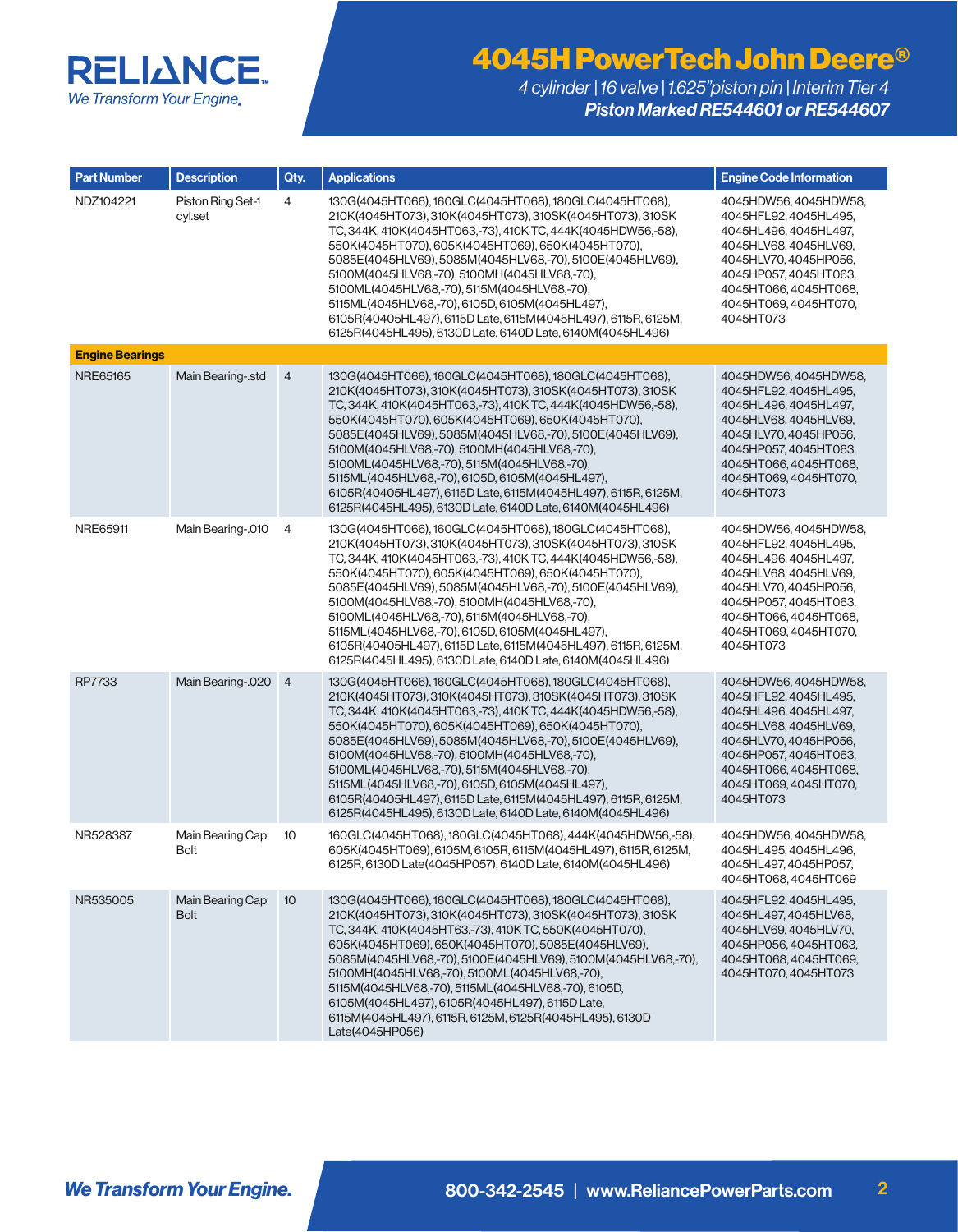

| <b>Part Number</b> | <b>Description</b>                 | Qty.           | <b>Applications</b>                                                                                                                                                                                                                                                                                                                                                                                                                                                                                                                                                                       | <b>Engine Code Information</b>                                                                                                                                                                                    |
|--------------------|------------------------------------|----------------|-------------------------------------------------------------------------------------------------------------------------------------------------------------------------------------------------------------------------------------------------------------------------------------------------------------------------------------------------------------------------------------------------------------------------------------------------------------------------------------------------------------------------------------------------------------------------------------------|-------------------------------------------------------------------------------------------------------------------------------------------------------------------------------------------------------------------|
| NRE65908           | Rod Bearing-.std                   | $\overline{4}$ | 130G(4045HT066), 160GLC(4045HT068), 180GLC(4045HT068),<br>210K(4045HT073), 310K(4045HT073), 310SK(4045HT073), 310SK<br>TC, 344K, 410K(4045HT063,-73), 410K TC, 444K(4045HDW56,-58),<br>550K(4045HT070), 605K(4045HT069), 650K(4045HT070),<br>5085E(4045HLV69), 5085M(4045HLV68,-70), 5100E(4045HLV69),<br>5100M(4045HLV68,-70), 5100MH(4045HLV68,-70),<br>5100ML(4045HLV68,-70), 5115M(4045HLV68,-70),<br>5115ML(4045HLV68,-70), 6105D, 6105M(4045HL497),<br>6105R(40405HL497), 6115D Late, 6115M(4045HL497), 6115R, 6125M,<br>6125R(4045HL495), 6130D Late, 6140D Late, 6140M(4045HL496) | 4045HDW56, 4045HDW58,<br>4045HFL92, 4045HL495,<br>4045HL496, 4045HL497,<br>4045HLV68, 4045HLV69,<br>4045HLV70, 4045HP056,<br>4045HP057, 4045HT063,<br>4045HT066, 4045HT068,<br>4045HT069, 4045HT070,<br>4045HT073 |
| NRE65909           | Rod Bearing-.010                   | $\overline{4}$ | 130G(4045HT066), 160GLC(4045HT068), 180GLC(4045HT068),<br>210K(4045HT073), 310K(4045HT073), 310SK(4045HT073), 310SK<br>TC, 344K, 410K(4045HT063,-73), 410KTC, 444K(4045HDW56,-58),<br>550K(4045HT070), 605K(4045HT069), 650K(4045HT070),<br>5085E(4045HLV69), 5085M(4045HLV68,-70), 5100E(4045HLV69),<br>5100M(4045HLV68,-70), 5100MH(4045HLV68,-70),<br>5100ML(4045HLV68,-70), 5115M(4045HLV68,-70),<br>5115ML(4045HLV68,-70), 6105D, 6105M(4045HL497),<br>6105R(40405HL497), 6115D Late, 6115M(4045HL497), 6115R, 6125M,<br>6125R(4045HL495), 6130D Late, 6140D Late, 6140M(4045HL496)  | 4045HDW56, 4045HDW58,<br>4045HFL92, 4045HL495,<br>4045HL496, 4045HL497,<br>4045HLV68, 4045HLV69,<br>4045HLV70, 4045HP056,<br>4045HP057, 4045HT063,<br>4045HT066, 4045HT068,<br>4045HT069, 4045HT070,<br>4045HT073 |
| RP7714             | Rod Bearing-.020                   | 4              | 130G(4045HT066), 160GLC(4045HT068), 180GLC(4045HT068),<br>210K(4045HT073), 310K(4045HT073), 310SK(4045HT073), 310SK<br>TC, 344K, 410K(4045HT063,-73), 410K TC, 444K(4045HDW56,-58),<br>550K(4045HT070),605K(4045HT069),650K(4045HT070),<br>5085E(4045HLV69), 5085M(4045HLV68,-70), 5100E(4045HLV69),<br>5100M(4045HLV68,-70), 5100MH(4045HLV68,-70),<br>5100ML(4045HLV68,-70), 5115M(4045HLV68,-70),<br>5115ML(4045HLV68,-70), 6105D, 6105M(4045HL497),<br>6105R(40405HL497), 6115D Late, 6115M(4045HL497), 6115R, 6125M,<br>6125R(4045HL495), 6130D Late, 6140D Late, 6140M(4045HL496)   | 4045HDW56, 4045HDW58,<br>4045HFL92, 4045HL495,<br>4045HL496, 4045HL497,<br>4045HLV68, 4045HLV69,<br>4045HLV70, 4045HP056,<br>4045HP057, 4045HT063,<br>4045HT066, 4045HT068,<br>4045HT069, 4045HT070,<br>4045HT073 |
| NRE65168           | <b>Thrust Main</b><br>Bearing-.std | $\mathbf{1}$   | 130G(4045HT066), 160GLC(4045HT068), 180GLC(4045HT068),<br>210K(4045HT073), 310K(4045HT073), 310SK(4045HT073), 310SK<br>TC, 344K, 410K(4045HT063,-73), 410KTC, 444K(4045HDW56,-58),<br>550K(4045HT070), 605K(4045HT069), 650K(4045HT070),<br>5085E(4045HLV69), 5085M(4045HLV68,-70), 5100E(4045HLV69),<br>5100M(4045HLV68,-70), 5100MH(4045HLV68,-70),<br>5100ML(4045HLV68,-70), 5115M(4045HLV68,-70),<br>5115ML(4045HLV68,-70), 6105D, 6105M(4045HL497),<br>6105R(40405HL497), 6115D Late, 6115M(4045HL497), 6115R, 6125M,<br>6125R(4045HL495), 6130D Late, 6140D Late, 6140M(4045HL496)  | 4045HDW56, 4045HDW58,<br>4045HFL92, 4045HL495,<br>4045HL496, 4045HL497,<br>4045HLV68, 4045HLV69,<br>4045HLV70, 4045HP056,<br>4045HP057, 4045HT063,<br>4045HT066, 4045HT068,<br>4045HT069, 4045HT070,<br>4045HT073 |
| NRE65912           | <b>Thrust Main</b><br>Bearing-.010 | $\mathbf{1}$   | 130G(4045HT066), 160GLC(4045HT068), 180GLC(4045HT068),<br>210K(4045HT073), 310K(4045HT073), 310SK(4045HT073), 310SK<br>TC, 344K, 410K(4045HT063,-73), 410K TC, 444K(4045HDW56,-58),<br>550K(4045HT070),605K(4045HT069),650K(4045HT070),<br>5085E(4045HLV69), 5085M(4045HLV68,-70), 5100E(4045HLV69),<br>5100M(4045HLV68,-70), 5100MH(4045HLV68,-70),<br>5100ML(4045HLV68,-70), 5115M(4045HLV68,-70),<br>5115ML(4045HLV68,-70), 6105D, 6105M(4045HL497),<br>6105R(40405HL497), 6115D Late, 6115M(4045HL497), 6115R, 6125M,<br>6125R(4045HL495), 6130D Late, 6140D Late, 6140M(4045HL496)   | 4045HDW56, 4045HDW58,<br>4045HFL92, 4045HL495,<br>4045HL496, 4045HL497,<br>4045HLV68, 4045HLV69,<br>4045HLV70, 4045HP056,<br>4045HP057, 4045HT063,<br>4045HT066, 4045HT068,<br>4045HT069, 4045HT070,<br>4045HT073 |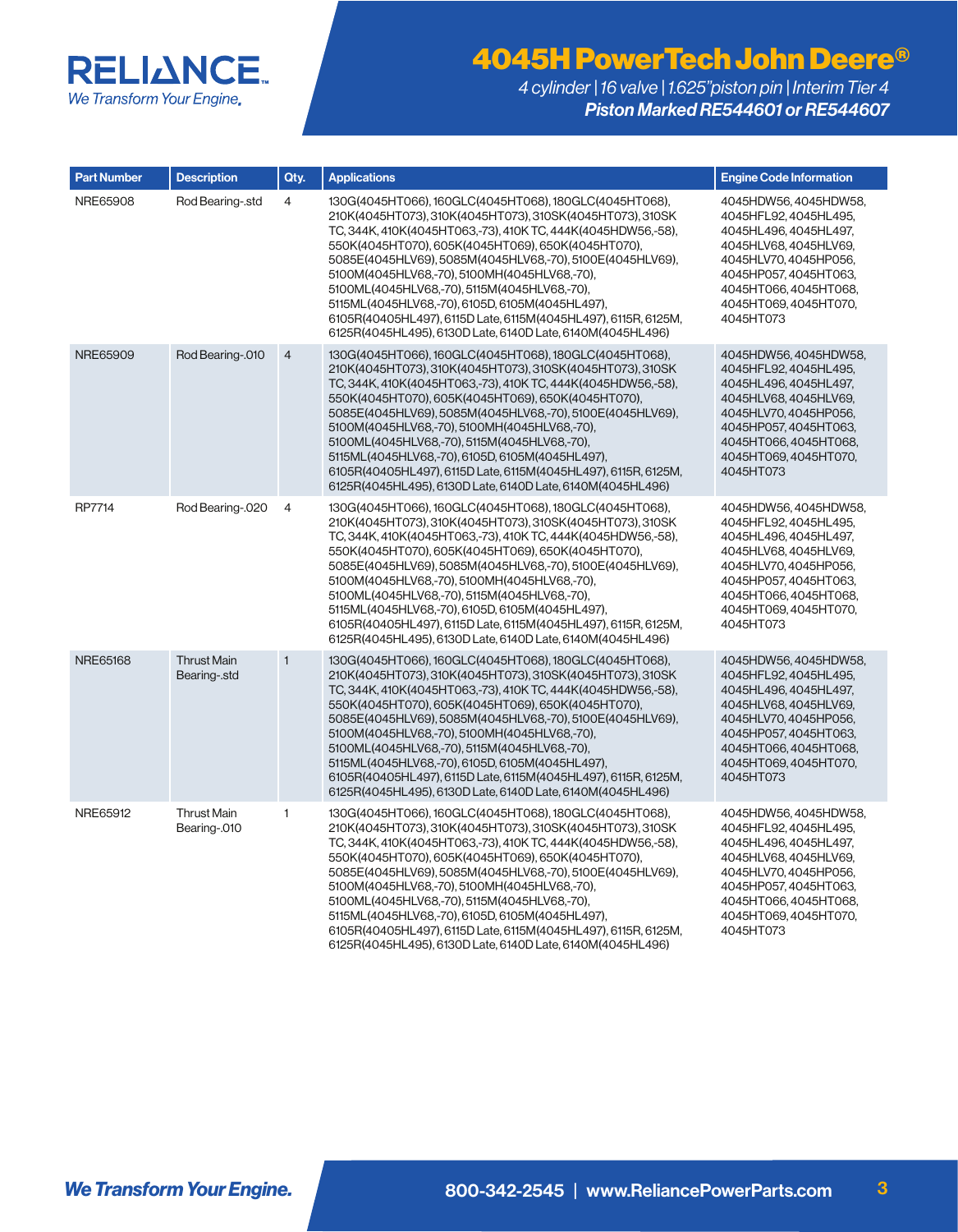

| <b>Part Number</b>    | <b>Description</b>                          | Qty.         | <b>Applications</b>                                                                                                                                                                                                                                                                                                                                                                                                                                                                                                                                                                           | <b>Engine Code Information</b>                                                                                                                                                                                    |
|-----------------------|---------------------------------------------|--------------|-----------------------------------------------------------------------------------------------------------------------------------------------------------------------------------------------------------------------------------------------------------------------------------------------------------------------------------------------------------------------------------------------------------------------------------------------------------------------------------------------------------------------------------------------------------------------------------------------|-------------------------------------------------------------------------------------------------------------------------------------------------------------------------------------------------------------------|
| RP7734                | <b>Thrust Main</b><br>Bearing-.020          | $\mathbf{1}$ | 130G(4045HT066), 160GLC(4045HT068), 180GLC(4045HT068),<br>210K(4045HT073), 310K(4045HT073), 310SK(4045HT073), 310SK<br>TC, 344K, 410K(4045HT063,-73), 410K TC, 444K(4045HDW56,-58),<br>550K(4045HT070), 605K(4045HT069), 650K(4045HT070),<br>5085E(4045HLV69), 5085M(4045HLV68,-70), 5100E(4045HLV69),<br>5100M(4045HLV68,-70), 5100MH(4045HLV68,-70),<br>5100ML(4045HLV68,-70), 5115M(4045HLV68,-70),<br>5115ML(4045HLV68,-70), 6105D, 6105M(4045HL497),<br>6105R(40405HL497), 6115D Late, 6115M(4045HL497), 6115R, 6125M,<br>6125R(4045HL495), 6130D Late, 6140D Late, 6140M(4045HL496)     | 4045HDW56, 4045HDW58,<br>4045HFL92, 4045HL495,<br>4045HL496, 4045HL497,<br>4045HLV68, 4045HLV69,<br>4045HLV70, 4045HP056,<br>4045HP057, 4045HT063,<br>4045HT066, 4045HT068,<br>4045HT069, 4045HT070,<br>4045HT073 |
| <b>Engine Gaskets</b> |                                             |              |                                                                                                                                                                                                                                                                                                                                                                                                                                                                                                                                                                                               |                                                                                                                                                                                                                   |
| NDZ108462             | <b>Full Gasket Set-</b><br>with crank seals | 1            | 130G(4045HT066), 160GLC(4045HT068), 180GLC(4045HT068),<br>210K(4045HT073), 310K(4045HT073), 310SK(4045HT073), 310SK<br>TC, 344K, 410K(4045HT063,-73), 410K TC, 444K(4045HDW56,-58),<br>550K(4045HT070), 605K(4045HT069), 650K(4045HT070),<br>5085E(4045HLV69), 5085M(4045HLV68,-70), 5100E(4045HLV69),<br>5100M(4045HLV68,-70), 5100MH(4045HLV68,-70),<br>5100ML(4045HLV68,-70), 5115M(4045HLV68,-70),<br>5115ML(4045HLV68,-70), 6105D, 6105M(4045HL497),<br>6105R(40405HL497), 6115D Late, 6115M(4045HL497), 6115R, 6125M,<br>6125R(4045HL495), 6130D Late, 6140D Late, 6140M(4045HL496)     | 4045HDW56, 4045HDW58,<br>4045HFL92, 4045HL495,<br>4045HL496, 4045HL497,<br>4045HLV68, 4045HLV69,<br>4045HLV70, 4045HP056,<br>4045HP057, 4045HT063,<br>4045HT066, 4045HT068,<br>4045HT069, 4045HT070,<br>4045HT073 |
| NDZ110017             | <b>Head Gasket Set</b>                      | $\mathbf{1}$ | 130G(4045HT066), 160GLC(4045HT068), 180GLC(4045HT068),<br>210K(4045HT073), 310K(4045HT073), 310SK(4045HT073), 310SK<br>TC, 344K, 410K (4045HT063, -73), 410K TC, 444K (4045HDW56, -58),<br>550K(4045HT070), 605K(4045HT069), 650K(4045HT070),<br>5085E(4045HLV69), 5085M(4045HLV68,-70), 5100E(4045HLV69),<br>5100M(4045HLV68,-70), 5100MH(4045HLV68,-70),<br>5100ML(4045HLV68,-70), 5115M(4045HLV68,-70),<br>5115ML(4045HLV68,-70), 6105D, 6105M(4045HL497),<br>6105R(40405HL497), 6115D Late, 6115M(4045HL497), 6115R, 6125M,<br>6125R(4045HL495), 6130D Late, 6140D Late, 6140M(4045HL496) | 4045HDW56, 4045HDW58,<br>4045HFL92, 4045HL495,<br>4045HL496, 4045HL497,<br>4045HLV68, 4045HLV69,<br>4045HLV70, 4045HP056,<br>4045HP057, 4045HT063,<br>4045HT066, 4045HT068,<br>4045HT069, 4045HT070,<br>4045HT073 |
| NRE543672             | <b>Head Gasket</b>                          | 1            | 130G(4045HT066), 160GLC(4045HT068), 180GLC(4045HT068),<br>210K(4045HT073), 310K(4045HT073), 310SK(4045HT073), 310SK<br>TC, 344K, 410K(4045HT063,-73), 410K TC, 444K(4045HDW56,-58),<br>550K(4045HT070), 605K(4045HT069), 650K(4045HT070),<br>5085E(4045HLV69), 5085M(4045HLV68,-70), 5100E(4045HLV69),<br>5100M(4045HLV68,-70), 5100MH(4045HLV68,-70),<br>5100ML(4045HLV68,-70), 5115M(4045HLV68,-70),<br>5115ML(4045HLV68,-70), 6105D, 6105M(4045HL497),<br>6105R(40405HL497), 6115D Late, 6115M(4045HL497), 6115R, 6125M,<br>6125R(4045HL495), 6130D Late, 6140D Late, 6140M(4045HL496)     | 4045HDW56, 4045HDW58,<br>4045HFL92, 4045HL495,<br>4045HL496, 4045HL497,<br>4045HLV68, 4045HLV69,<br>4045HLV70, 4045HP056,<br>4045HP057, 4045HT063,<br>4045HT066, 4045HT068,<br>4045HT069, 4045HT070,<br>4045HT073 |
| NR123352              | Oil Pan Gasket                              | $\mathbf{1}$ | 130G(4045HT066), 160GLC(4045HT068), 180GLC(4045HT068),<br>210K(4045HT073),310K(4045HT073),310SK(4045HT073),310SK<br>TC, 344K, 410K (4045HT063, -73), 410K TC, 444K (4045HDW56, -58),<br>550K(4045HT070), 650K(4045HT069), 6105M(4045HL497),<br>6105R(40405HL497), 6115M(4045HL497), 6115R, 6125M,<br>6125R(4045HL495), 6130D Late, 6140D Late, 6140M(4045HL496)                                                                                                                                                                                                                               | 4045HDW56, 4045HDW58,<br>4045HFL92, 4045HL495,<br>4045HL496, 4045HL497,<br>4045HP057, 4045HT063,<br>4045HT066, 4045HT068,<br>4045HT069, 4045HT070,<br>4045HT073                                                   |
| NR97342               | Oil Pan Gasket                              | 1            | 6105D, 6115D Late, 6130D Late(4045HP056)                                                                                                                                                                                                                                                                                                                                                                                                                                                                                                                                                      | 4045HP056                                                                                                                                                                                                         |
| NR521525              | Oil Pan Gasket                              | $\mathbf{1}$ | 5085E(4045HLV69), 5085M(4045HLV68,-70), 5100E(4045HLV69),<br>5100M(4045HLV68,-70), 5100MH(4045HLV68,-70),<br>5100ML(4045HLV68,-70), 5115M(4045HLV68,-70),<br>5115ML(4045HLV68,-70)                                                                                                                                                                                                                                                                                                                                                                                                            | 4045HLV68, 4045HLV69,<br>4045HLV70                                                                                                                                                                                |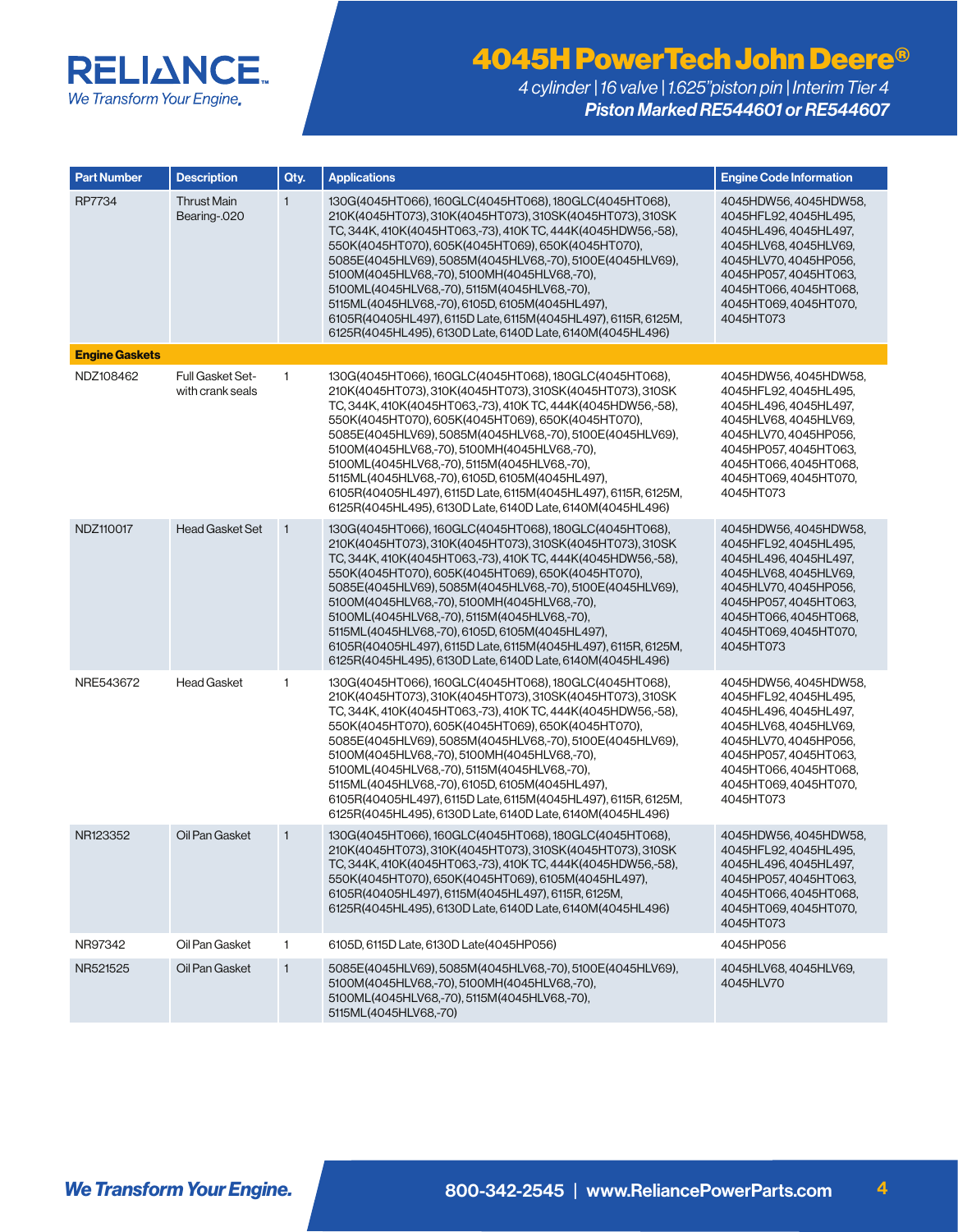

| <b>Part Number</b>    | <b>Description</b>                | Qty.           | <b>Applications</b>                                                                                                                                                                                                                                                                                                                                                                                                                                                                                                                                                                           | <b>Engine Code Information</b>                                                                                                                                                                                    |  |  |
|-----------------------|-----------------------------------|----------------|-----------------------------------------------------------------------------------------------------------------------------------------------------------------------------------------------------------------------------------------------------------------------------------------------------------------------------------------------------------------------------------------------------------------------------------------------------------------------------------------------------------------------------------------------------------------------------------------------|-------------------------------------------------------------------------------------------------------------------------------------------------------------------------------------------------------------------|--|--|
| <b>Connecting Rod</b> |                                   |                |                                                                                                                                                                                                                                                                                                                                                                                                                                                                                                                                                                                               |                                                                                                                                                                                                                   |  |  |
| NRE500608             | Connecting Rod-<br>new            | 4              | 130G(4045HT066), 160GLC(4045HT068), 180GLC(4045HT068),<br>210K(4045HT073), 310K(4045HT073), 310SK(4045HT073), 310SK<br>TC, 344K, 410K(4045HT063,-73), 410K TC, 444K(4045HDW56,-58),<br>550K(4045HT070), 605K(4045HT069), 650K(4045HT070),<br>5085E(4045HLV69), 5085M(4045HLV68,-70), 5100E(4045HLV69),<br>5100M(4045HLV68,-70), 5100MH(4045HLV68,-70),<br>5100ML(4045HLV68,-70), 5115M(4045HLV68,-70),<br>5115ML(4045HLV68,-70), 6105D, 6105M(4045HL497),<br>6105R(40405HL497), 6115D Late, 6115M(4045HL497), 6115R, 6125M,<br>6125R(4045HL495), 6130D Late, 6140D Late, 6140M(4045HL496)     | 4045HDW56, 4045HDW58,<br>4045HFL92, 4045HL495,<br>4045HL496.4045HL497.<br>4045HLV68, 4045HLV69,<br>4045HLV70, 4045HP056,<br>4045HP057, 4045HT063,<br>4045HT066, 4045HT068,<br>4045HT069, 4045HT070,<br>4045HT073  |  |  |
| NR501124              | <b>Connecting Rod</b><br>Capscrew | 8              | 130G(4045HT066), 160GLC(4045HT068), 180GLC(4045HT068),<br>210K(4045HT073), 310K(4045HT073), 310SK(4045HT073), 310SK<br>TC, 344K, 410K(4045HT063,-73), 410K TC, 444K(4045HDW56,-58),<br>550K(4045HT070), 605K(4045HT069), 650K(4045HT070),<br>5085E(4045HLV69), 5085M(4045HLV68,-70), 5100E(4045HLV69),<br>5100M(4045HLV68,-70), 5100MH(4045HLV68,-70),<br>5100ML(4045HLV68,-70), 5115M(4045HLV68,-70),<br>5115ML(4045HLV68,-70), 6105D, 6105M(4045HL497),<br>6105R(40405HL497), 6115D Late, 6115M(4045HL497), 6115R, 6125M,<br>6125R(4045HL495), 6130D Late, 6140D Late, 6140M(4045HL496)     | 4045HDW56, 4045HDW58,<br>4045HFL92, 4045HL495,<br>4045HL496, 4045HL497,<br>4045HLV68, 4045HLV69,<br>4045HLV70, 4045HP056,<br>4045HP057, 4045HT063,<br>4045HT066, 4045HT068,<br>4045HT069, 4045HT070,<br>4045HT073 |  |  |
| NR114082              | Piston Pin<br>Bushing-honable     | 4              | 130G(4045HT066), 160GLC(4045HT068), 180GLC(4045HT068),<br>210K(4045HT073), 310K(4045HT073), 310SK(4045HT073), 310SK<br>TC. 344K, 410K (4045HT063, -73), 410K TC, 444K (4045HDW56, -58),<br>550K(4045HT070), 605K(4045HT069), 650K(4045HT070),<br>5085E(4045HLV69), 5085M(4045HLV68,-70), 5100E(4045HLV69),<br>5100M(4045HLV68,-70), 5100MH(4045HLV68,-70),<br>5100ML(4045HLV68,-70), 5115M(4045HLV68,-70),<br>5115ML(4045HLV68,-70), 6105D, 6105M(4045HL497),<br>6105R(40405HL497), 6115D Late, 6115M(4045HL497), 6115R, 6125M,<br>6125R(4045HL495), 6130D Late, 6140D Late, 6140M(4045HL496) | 4045HDW56, 4045HDW58,<br>4045HFL92, 4045HL495,<br>4045HL496, 4045HL497,<br>4045HLV68, 4045HLV69,<br>4045HLV70.4045HP056.<br>4045HP057, 4045HT063,<br>4045HT066, 4045HT068,<br>4045HT069, 4045HT070,<br>4045HT073  |  |  |
| NR114082S             | Piston Pin<br>Bushing-borable     | $\overline{4}$ | 130G(4045HT066), 160GLC(4045HT068), 180GLC(4045HT068),<br>210K(4045HT073), 310K(4045HT073), 310SK(4045HT073), 310SK<br>TC, 344K, 410K(4045HT063,-73), 410K TC, 444K(4045HDW56,-58),<br>550K(4045HT070), 605K(4045HT069), 650K(4045HT070),<br>5085E(4045HLV69), 5085M(4045HLV68,-70), 5100E(4045HLV69),<br>5100M(4045HLV68,-70), 5100MH(4045HLV68,-70),<br>5100ML(4045HLV68,-70), 5115M(4045HLV68,-70),<br>5115ML(4045HLV68,-70), 6105D, 6105M(4045HL497),<br>6105R(40405HL497), 6115D Late, 6115M(4045HL497), 6115R, 6125M,<br>6125R(4045HL495), 6130D Late, 6140D Late, 6140M(4045HL496)     | 4045HDW56, 4045HDW58,<br>4045HFL92, 4045HL495,<br>4045HL496, 4045HL497,<br>4045HLV68, 4045HLV69,<br>4045HLV70, 4045HP056,<br>4045HP057, 4045HT063,<br>4045HT066, 4045HT068,<br>4045HT069, 4045HT070,<br>4045HT073 |  |  |
|                       | <b>Camshaft, Balancer</b>         |                |                                                                                                                                                                                                                                                                                                                                                                                                                                                                                                                                                                                               |                                                                                                                                                                                                                   |  |  |
| NRE544380             | Camshaft-new                      | 1              | 130G(4045HT066), 160GLC(4045HT068), 180GLC(4045HT068),<br>210K(4045HT073), 310K(4045HT073), 310SK(4045HT073), 310SK<br>TC, 344K, 410K(4045HT063,-73), 410K TC, 444K(4045HDW56,-58),<br>550K(4045HT070), 605K(4045HT069), 650K(4045HT070),<br>5085E(4045HLV69), 5085M(4045HLV68,-70), 5100E(4045HLV69),<br>5100M(4045HLV68,-70), 5100MH(4045HLV68,-70),<br>5100ML(4045HLV68,-70), 5115M(4045HLV68,-70),<br>5115ML(4045HLV68,-70), 6105D, 6105M(4045HL497),<br>6105R(40405HL497), 6115D Late, 6115M(4045HL497), 6115R, 6125M,<br>6125R(4045HL495), 6130D Late, 6140D Late, 6140M(4045HL496)     | 4045HDW56, 4045HDW58,<br>4045HFL92, 4045HL495,<br>4045HL496, 4045HL497,<br>4045HLV68, 4045HLV69,<br>4045HLV70, 4045HP056,<br>4045HP057, 4045HT063,<br>4045HT066, 4045HT068,<br>4045HT069, 4045HT070,<br>4045HT073 |  |  |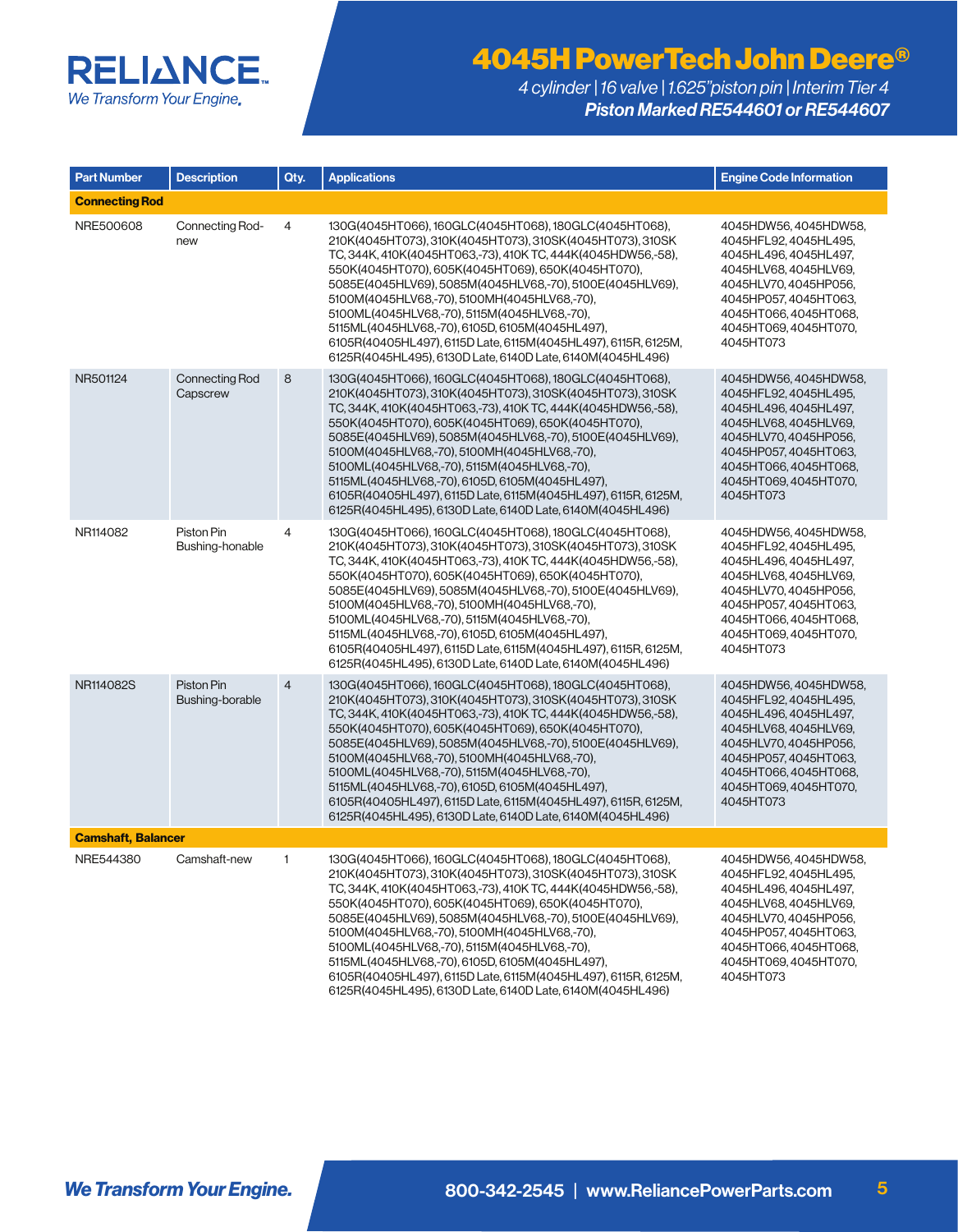

| <b>Part Number</b> | <b>Description</b>                      | Qty.         | <b>Applications</b>                                                                                                                                                                                                                                                                                                                                                                                                                                                                                                                                                                           | <b>Engine Code Information</b>                                                                                                                                                                                    |
|--------------------|-----------------------------------------|--------------|-----------------------------------------------------------------------------------------------------------------------------------------------------------------------------------------------------------------------------------------------------------------------------------------------------------------------------------------------------------------------------------------------------------------------------------------------------------------------------------------------------------------------------------------------------------------------------------------------|-------------------------------------------------------------------------------------------------------------------------------------------------------------------------------------------------------------------|
| NR119874           | Cam Bearing                             | 1            | 130G(4045HT066), 160GLC(4045HT068), 180GLC(4045HT068),<br>210K(4045HT073), 310K(4045HT073), 310SK(4045HT073), 310SK<br>TC, 344K, 410K (4045HT063, -73), 410K TC, 444K (4045HDW56, -58),<br>550K(4045HT070), 605K(4045HT069), 650K(4045HT070),<br>5085E(4045HLV69), 5085M(4045HLV68,-70), 5100E(4045HLV69),<br>5100M(4045HLV68,-70), 5100MH(4045HLV68,-70),<br>5100ML(4045HLV68,-70), 5115M(4045HLV68,-70),<br>5115ML(4045HLV68,-70), 6105D, 6105M(4045HL497),<br>6105R(40405HL497), 6115D Late, 6115M(4045HL497), 6115R, 6125M,<br>6125R(4045HL495), 6130D Late, 6140D Late, 6140M(4045HL496) | 4045HDW56, 4045HDW58,<br>4045HFL92, 4045HL495,<br>4045HL496, 4045HL497,<br>4045HLV68, 4045HLV69,<br>4045HLV70, 4045HP056,<br>4045HP057, 4045HT063,<br>4045HT066, 4045HT068,<br>4045HT069, 4045HT070,<br>4045HT073 |
| NRE502446          | <b>Balancer Shaft-</b><br>LH.           | 1            | 130G(4045HT066), 160GLC(4045HT068), 180GLC(4045HT068),<br>210K(4045HT073), 310K(4045HT073), 310SK(4045HT073), 310SK<br>TC, 344K, 410K (4045HT063, -73), 410K TC, 444K (4045HDW56, -58),<br>550K(4045HT070), 605K(4045HT069), 650K(4045HT070),<br>5085E(4045HLV69), 5085M(4045HLV68,-70), 5100E(4045HLV69),<br>5100M(4045HLV68,-70), 5100MH(4045HLV68,-70),<br>5100ML(4045HLV68,-70), 5115M(4045HLV68,-70),<br>5115ML(4045HLV68,-70), 6105D, 6105M(4045HL497),<br>6105R(40405HL497), 6115D Late, 6115M(4045HL497), 6115R, 6125M,<br>6125R(4045HL495), 6130D Late, 6140D Late, 6140M(4045HL496) | 4045HDW56, 4045HDW58,<br>4045HFL92, 4045HL495,<br>4045HL496, 4045HL497,<br>4045HLV68, 4045HLV69,<br>4045HLV70, 4045HP056,<br>4045HP057, 4045HT063,<br>4045HT066, 4045HT068,<br>4045HT069, 4045HT070,<br>4045HT073 |
| NRE502447          | <b>Balancer Shaft-</b><br>R.H.          | $\mathbf{1}$ | 130G(4045HT066), 160GLC(4045HT068), 180GLC(4045HT068),<br>210K(4045HT073), 310K(4045HT073), 310SK(4045HT073), 310SK<br>TC, 344K, 410K(4045HT063,-73), 410K TC, 444K(4045HDW56,-58),<br>550K(4045HT070), 605K(4045HT069), 650K(4045HT070),<br>5085E(4045HLV69), 5085M(4045HLV68,-70), 5100E(4045HLV69),<br>5100M(4045HLV68,-70), 5100MH(4045HLV68,-70),<br>5100ML(4045HLV68,-70), 5115M(4045HLV68,-70),<br>5115ML(4045HLV68,-70), 6105D, 6105M(4045HL497),<br>6105R(40405HL497), 6115D Late, 6115M(4045HL497), 6115R, 6125M,<br>6125R(4045HL495), 6130D Late, 6140D Late, 6140M(4045HL496)     | 4045HDW56, 4045HDW58,<br>4045HFL92, 4045HL495,<br>4045HL496, 4045HL497.<br>4045HLV68, 4045HLV69,<br>4045HLV70, 4045HP056,<br>4045HP057, 4045HT063,<br>4045HT066, 4045HT068,<br>4045HT069, 4045HT070,<br>4045HT073 |
| NR115299           | <b>Balancer Shaft</b><br><b>Bushing</b> | 6            | 130G(4045HT066), 160GLC(4045HT068), 180GLC(4045HT068),<br>210K(4045HT073), 310K(4045HT073), 310SK(4045HT073), 310SK<br>TC, 344K, 410K(4045HT063,-73), 410K TC, 444K(4045HDW56,-58),<br>550K(4045HT070), 605K(4045HT069), 650K(4045HT070),<br>5085E(4045HLV69), 5085M(4045HLV68,-70), 5100E(4045HLV69),<br>5100M(4045HLV68,-70), 5100MH(4045HLV68,-70),<br>5100ML(4045HLV68,-70), 5115M(4045HLV68,-70),<br>5115ML(4045HLV68,-70), 6105D, 6105M(4045HL497),<br>6105R(40405HL497), 6115D Late, 6115M(4045HL497), 6115R, 6125M,<br>6125R(4045HL495), 6130D Late, 6140D Late, 6140M(4045HL496)     | 4045HDW56, 4045HDW58,<br>4045HFL92, 4045HL495,<br>4045HL496, 4045HL497,<br>4045HLV68, 4045HLV69,<br>4045HLV70, 4045HP056,<br>4045HP057, 4045HT063,<br>4045HT066, 4045HT068,<br>4045HT069, 4045HT070,<br>4045HT073 |
| NR123565           | <b>Valve Lifter</b>                     | 8            | 130G(4045HT066), 160GLC(4045HT068), 180GLC(4045HT068),<br>210K(4045HT073), 310K(4045HT073), 310SK(4045HT073), 310SK<br>TC, 344K, 410K(4045HT063,-73), 410K TC, 444K(4045HDW56,-58),<br>550K(4045HT070), 605K(4045HT069), 650K(4045HT070),<br>5085E(4045HLV69), 5085M(4045HLV68,-70), 5100E(4045HLV69),<br>5100M(4045HLV68,-70), 5100MH(4045HLV68,-70),<br>5100ML(4045HLV68,-70), 5115M(4045HLV68,-70),<br>5115ML(4045HLV68,-70), 6105D, 6105M(4045HL497),<br>6105R(40405HL497), 6115D Late, 6115M(4045HL497), 6115R, 6125M,<br>6125R(4045HL495), 6130D Late, 6140D Late, 6140M(4045HL496)     | 4045HDW56, 4045HDW58,<br>4045HFL92, 4045HL495,<br>4045HL496, 4045HL497,<br>4045HLV68, 4045HLV69,<br>4045HLV70.4045HP056.<br>4045HP057, 4045HT063,<br>4045HT066, 4045HT068,<br>4045HT069, 4045HT070,<br>4045HT073  |
| <b>Crankshaft</b>  |                                         |              |                                                                                                                                                                                                                                                                                                                                                                                                                                                                                                                                                                                               |                                                                                                                                                                                                                   |
| 6862N-YR           | Crankshaft-new,<br>no gear              | 1            | 130G(4045HT066), 160GLC(4045HT068), 180GLC(4045HT068),<br>210K(4045HT073), 310K(4045HT073), 310SK(4045HT073), 310SK<br>TC, 344K, 410K (4045HT063, -73), 410K TC, 444K (4045HDW56, -58),<br>550K(4045HT070), 605K(4045HT069), 650K(4045HT070),<br>5085E(4045HLV69), 5085M(4045HLV68,-70), 5100E(4045HLV69),<br>5100M(4045HLV68,-70), 5100MH(4045HLV68,-70),<br>5100ML(4045HLV68,-70), 5115M(4045HLV68,-70),<br>5115ML(4045HLV68,-70), 6105D, 6105M(4045HL497),<br>6105R(40405HL497), 6115D Late, 6115M(4045HL497), 6115R, 6125M,<br>6125R(4045HL495), 6130D Late, 6140D Late, 6140M(4045HL496) | 4045HDW56, 4045HDW58,<br>4045HFL92, 4045HL495,<br>4045HL496, 4045HL497,<br>4045HLV68, 4045HLV69,<br>4045HLV70, 4045HP056,<br>4045HP057, 4045HT063,<br>4045HT066, 4045HT068,<br>4045HT069, 4045HT070,<br>4045HT073 |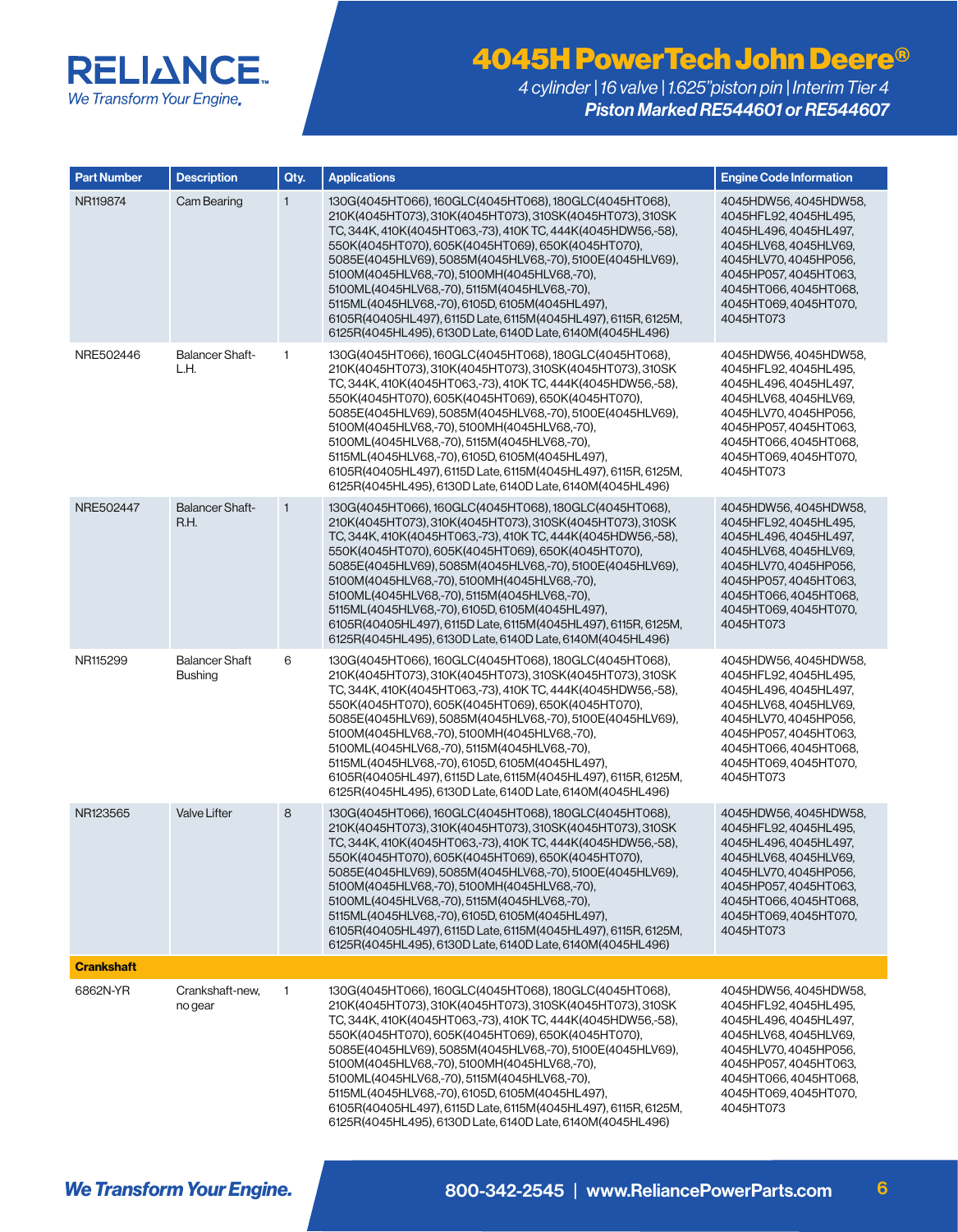

| <b>Part Number</b> | <b>Description</b>      | Qty.         | <b>Applications</b>                                                                                                                                                                                                                                                                                                                                                                                                                                                                                                                                                                           | <b>Engine Code Information</b>                                                                                                                                                                                    |
|--------------------|-------------------------|--------------|-----------------------------------------------------------------------------------------------------------------------------------------------------------------------------------------------------------------------------------------------------------------------------------------------------------------------------------------------------------------------------------------------------------------------------------------------------------------------------------------------------------------------------------------------------------------------------------------------|-------------------------------------------------------------------------------------------------------------------------------------------------------------------------------------------------------------------|
| NRE538097          | <b>Front Crank Seal</b> | $\mathbf{1}$ | 130G(4045HT066), 160GLC(4045HT068), 180GLC(4045HT068),<br>210K(4045HT073), 310K(4045HT073), 310SK(4045HT073), 310SK<br>TC, 344K, 410K (4045HT063, -73), 410K TC, 444K (4045HDW56, -58),<br>550K(4045HT070), 605K(4045HT069), 650K(4045HT070),<br>5085E(4045HLV69), 5085M(4045HLV68,-70), 5100E(4045HLV69),<br>5100M(4045HLV68,-70), 5100MH(4045HLV68,-70),<br>5100ML(4045HLV68,-70), 5115M(4045HLV68,-70),<br>5115ML(4045HLV68,-70), 6105D, 6105M(4045HL497),<br>6105R(40405HL497), 6115D Late, 6115M(4045HL497), 6115R, 6125M,<br>6125R(4045HL495), 6130D Late, 6140D Late, 6140M(4045HL496) | 4045HDW56, 4045HDW58,<br>4045HFL92, 4045HL495,<br>4045HL496, 4045HL497,<br>4045HLV68, 4045HLV69,<br>4045HLV70, 4045HP056,<br>4045HP057, 4045HT063,<br>4045HT066, 4045HT068,<br>4045HT069, 4045HT070,<br>4045HT073 |
| NRE44574           | <b>Rear Crank Seal</b>  | $\mathbf{1}$ | 130G(4045HT066), 160GLC(4045HT068), 180GLC(4045HT068),<br>210K(4045HT073), 310K(4045HT073), 310SK(4045HT073), 310SK<br>TC, 344K, 410K(4045HT063,-73), 410K TC, 444K(4045HDW56,-58),<br>550K(4045HT070), 605K(4045HT069), 650K(4045HT070),<br>5085E(4045HLV69), 5085M(4045HLV68,-70), 5100E(4045HLV69),<br>5100M(4045HLV68,-70), 5100MH(4045HLV68,-70),<br>5100ML(4045HLV68,-70), 5115M(4045HLV68,-70),<br>5115ML(4045HLV68,-70), 6105D, 6105M(4045HL497),<br>6105R(40405HL497), 6115D Late, 6115M(4045HL497), 6115R, 6125M,<br>6125R(4045HL495), 6130D Late, 6140D Late, 6140M(4045HL496)     | 4045HDW56, 4045HDW58,<br>4045HFL92, 4045HL495,<br>4045HL496, 4045HL497,<br>4045HLV68, 4045HLV69,<br>4045HLV70, 4045HP056,<br>4045HP057, 4045HT063,<br>4045HT066, 4045HT068,<br>4045HT069, 4045HT070,<br>4045HT073 |
| <b>Valve Train</b> |                         |              |                                                                                                                                                                                                                                                                                                                                                                                                                                                                                                                                                                                               |                                                                                                                                                                                                                   |
| NR527333           | <b>Intake Valve</b>     | 8            | 130G(4045HT066), 160GLC(4045HT068), 180GLC(4045HT068),<br>210K(4045HT073), 310K(4045HT073), 310SK(4045HT073), 310SK<br>TC, 344K, 410K(4045HT063,-73), 410K TC, 444K(4045HDW56,-58),<br>550K(4045HT070), 605K(4045HT069), 650K(4045HT070),<br>5085E(4045HLV69), 5085M(4045HLV68,-70), 5100E(4045HLV69),<br>5100M(4045HLV68,-70), 5100MH(4045HLV68,-70),<br>5100ML(4045HLV68,-70), 5115M(4045HLV68,-70),<br>5115ML(4045HLV68,-70), 6105D, 6105M(4045HL497),<br>6105R(40405HL497), 6115D Late, 6115M(4045HL497), 6115R, 6125M,<br>6125R(4045HL495), 6130D Late, 6140D Late, 6140M(4045HL496)     | 4045HDW56, 4045HDW58,<br>4045HFL92, 4045HL495,<br>4045HL496, 4045HL497,<br>4045HLV68, 4045HLV69,<br>4045HLV70, 4045HP056,<br>4045HP057, 4045HT063,<br>4045HT066, 4045HT068,<br>4045HT069, 4045HT070,<br>4045HT073 |
| NR532049           | <b>Exhaust Valve</b>    | 8            | 130G(4045HT066), 160GLC(4045HT068), 180GLC(4045HT068),<br>210K(4045HT073), 310K(4045HT073), 310SK(4045HT073), 310SK<br>TC, 344K, 410K(4045HT063,-73), 410K TC, 444K(4045HDW56,-58),<br>550K(4045HT070), 605K(4045HT069), 650K(4045HT070),<br>5085E(4045HLV69), 5085M(4045HLV68,-70), 5100E(4045HLV69),<br>5100M(4045HLV68,-70), 5100MH(4045HLV68,-70),<br>5100ML(4045HLV68,-70), 5115M(4045HLV68,-70),<br>5115ML(4045HLV68,-70), 6105D, 6105M(4045HL497),<br>6105R(40405HL497), 6115D Late, 6115M(4045HL497), 6115R, 6125M,<br>6125R(4045HL495), 6130D Late, 6140D Late, 6140M(4045HL496)     | 4045HDW56, 4045HDW58,<br>4045HFL92, 4045HL495,<br>4045HL496, 4045HL497,<br>4045HLV68, 4045HLV69,<br>4045HLV70, 4045HP056,<br>4045HP057, 4045HT063,<br>4045HT066, 4045HT068,<br>4045HT069, 4045HT070,<br>4045HT073 |
| NR537044           | <b>Valve Guide</b>      | 16           | 130G(4045HT066), 160GLC(4045HT068), 180GLC(4045HT068),<br>210K(4045HT073), 310K(4045HT073), 310SK(4045HT073), 310SK<br>TC, 344K, 410K (4045HT063, -73), 410K TC, 444K (4045HDW56, -58),<br>550K(4045HT070), 605K(4045HT069), 650K(4045HT070),<br>5085E(4045HLV69), 5085M(4045HLV68,-70), 5100E(4045HLV69),<br>5100M(4045HLV68,-70), 5100MH(4045HLV68,-70),<br>5100ML(4045HLV68,-70), 5115M(4045HLV68,-70),<br>5115ML(4045HLV68,-70), 6105D, 6105M(4045HL497),<br>6105R(40405HL497), 6115D Late, 6115M(4045HL497), 6115R, 6125M,<br>6125R(4045HL495), 6130D Late, 6140D Late, 6140M(4045HL496) | 4045HDW56, 4045HDW58,<br>4045HFL92, 4045HL495,<br>4045HL496, 4045HL497,<br>4045HLV68, 4045HLV69,<br>4045HLV70, 4045HP056,<br>4045HP057, 4045HT063,<br>4045HT066, 4045HT068,<br>4045HT069, 4045HT070,<br>4045HT073 |
| NR528300           | <b>Valve Spring</b>     | 16           | 130G(4045HT066), 160GLC(4045HT068), 180GLC(4045HT068),<br>210K(4045HT073), 310K(4045HT073), 310SK(4045HT073), 310SK<br>TC, 344K, 410K(4045HT063,-73), 410K TC, 444K(4045HDW56,-58),<br>550K(4045HT070), 605K(4045HT069), 650K(4045HT070),<br>5085E(4045HLV69), 5085M(4045HLV68,-70), 5100E(4045HLV69),<br>5100M(4045HLV68,-70), 5100MH(4045HLV68,-70),<br>5100ML(4045HLV68,-70), 5115M(4045HLV68,-70),<br>5115ML(4045HLV68,-70), 6105D, 6105M(4045HL497),<br>6105R(40405HL497), 6115D Late, 6115M(4045HL497), 6115R, 6125M,<br>6125R(4045HL495), 6130D Late, 6140D Late, 6140M(4045HL496)     | 4045HDW56, 4045HDW58,<br>4045HFL92, 4045HL495,<br>4045HL496, 4045HL497,<br>4045HLV68, 4045HLV69,<br>4045HLV70, 4045HP056,<br>4045HP057, 4045HT063,<br>4045HT066, 4045HT068,<br>4045HT069, 4045HT070,<br>4045HT073 |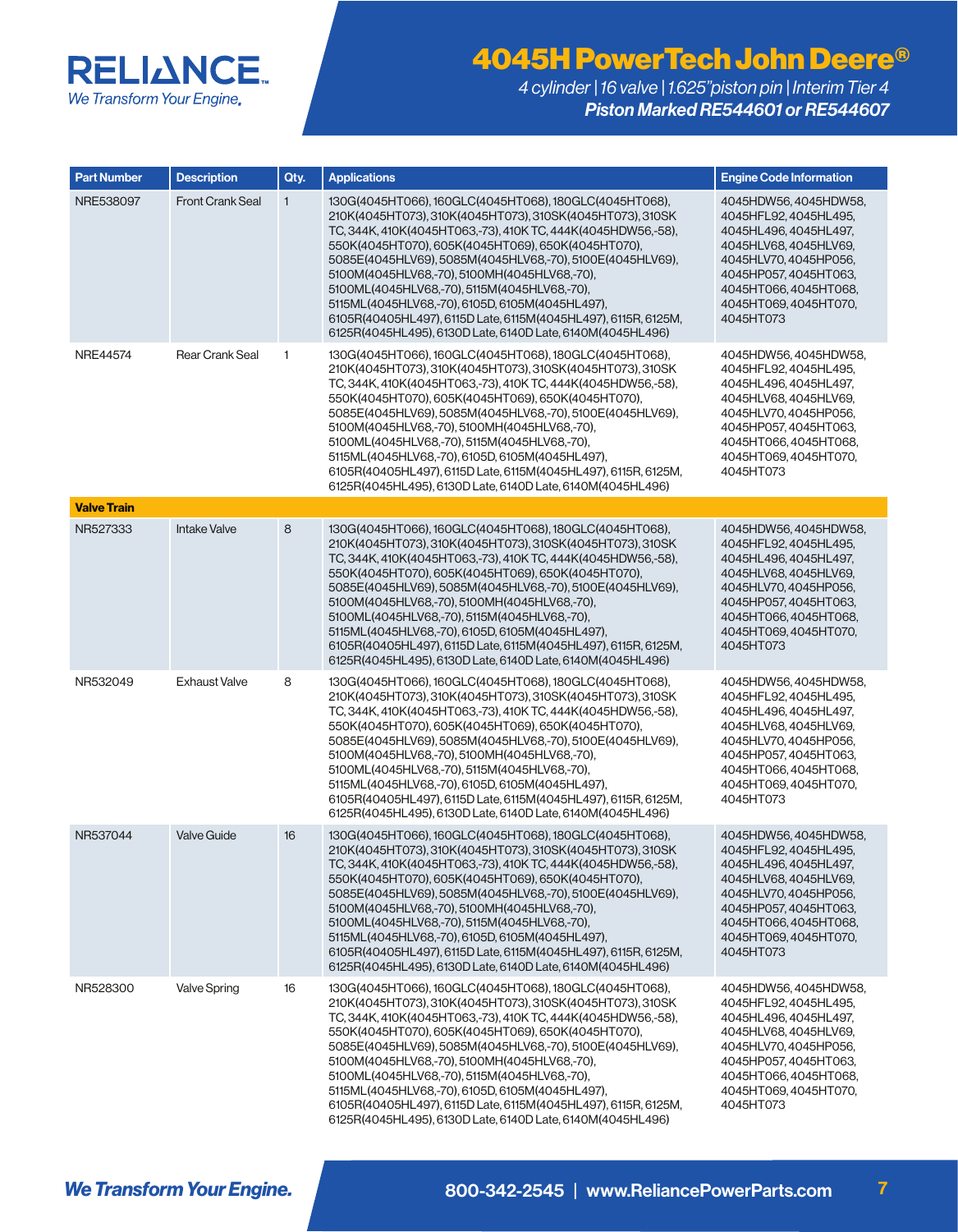

| <b>Part Number</b> | <b>Description</b>              | Qty. | <b>Applications</b>                                                                                                                                                                                                                                                                                                                                                                                                                                                                                                                                                                           | <b>Engine Code Information</b>                                                                                                                                                                                    |
|--------------------|---------------------------------|------|-----------------------------------------------------------------------------------------------------------------------------------------------------------------------------------------------------------------------------------------------------------------------------------------------------------------------------------------------------------------------------------------------------------------------------------------------------------------------------------------------------------------------------------------------------------------------------------------------|-------------------------------------------------------------------------------------------------------------------------------------------------------------------------------------------------------------------|
| NR502371           | <b>Valve Keeper</b>             | 32   | 130G(4045HT066), 160GLC(4045HT068), 180GLC(4045HT068),<br>210K(4045HT073), 310K(4045HT073), 310SK(4045HT073), 310SK<br>TC, 344K, 410K(4045HT063,-73), 410K TC, 444K(4045HDW56,-58),<br>550K(4045HT070), 605K(4045HT069), 650K(4045HT070),<br>5085E(4045HLV69), 5085M(4045HLV68,-70), 5100E(4045HLV69),<br>5100M(4045HLV68,-70), 5100MH(4045HLV68,-70),<br>5100ML(4045HLV68,-70), 5115M(4045HLV68,-70),<br>5115ML(4045HLV68,-70), 6105D, 6105M(4045HL497),<br>6105R(40405HL497), 6115D Late, 6115M(4045HL497), 6115R, 6125M,<br>6125R(4045HL495), 6130D Late, 6140D Late, 6140M(4045HL496)     | 4045HDW56, 4045HDW58,<br>4045HFL92, 4045HL495,<br>4045HL496, 4045HL497,<br>4045HLV68, 4045HLV69,<br>4045HLV70, 4045HP056,<br>4045HP057, 4045HT063,<br>4045HT066, 4045HT068,<br>4045HT069, 4045HT070,<br>4045HT073 |
| NR515034           | Valve Seat-intake               | 8    | 130G(4045HT066), 160GLC(4045HT068), 180GLC(4045HT068),<br>210K(4045HT073), 310K(4045HT073), 310SK(4045HT073), 310SK<br>TC, 344K, 410K (4045HT063, -73), 410K TC, 444K (4045HDW56, -58),<br>550K(4045HT070), 605K(4045HT069), 650K(4045HT070),<br>5085E(4045HLV69), 5085M(4045HLV68,-70), 5100E(4045HLV69),<br>5100M(4045HLV68,-70), 5100MH(4045HLV68,-70),<br>5100ML(4045HLV68,-70), 5115M(4045HLV68,-70),<br>5115ML(4045HLV68,-70), 6105D, 6105M(4045HL497),<br>6105R(40405HL497), 6115D Late, 6115M(4045HL497), 6115R, 6125M,<br>6125R(4045HL495), 6130D Late, 6140D Late, 6140M(4045HL496) | 4045HDW56, 4045HDW58,<br>4045HFL92, 4045HL495,<br>4045HL496, 4045HL497,<br>4045HLV68, 4045HLV69,<br>4045HLV70, 4045HP056,<br>4045HP057, 4045HT063,<br>4045HT066, 4045HT068,<br>4045HT069, 4045HT070,<br>4045HT073 |
| NR515033           | <b>Valve Seat-</b><br>exhaust   | 8    | 130G(4045HT066), 160GLC(4045HT068), 180GLC(4045HT068),<br>210K(4045HT073), 310K(4045HT073), 310SK(4045HT073), 310SK<br>TC, 344K, 410K(4045HT063,-73), 410K TC, 444K(4045HDW56,-58),<br>550K(4045HT070), 605K(4045HT069), 650K(4045HT070),<br>5085E(4045HLV69), 5085M(4045HLV68,-70), 5100E(4045HLV69),<br>5100M(4045HLV68,-70), 5100MH(4045HLV68,-70),<br>5100ML(4045HLV68,-70), 5115M(4045HLV68,-70),<br>5115ML(4045HLV68,-70), 6105D, 6105M(4045HL497),<br>6105R(40405HL497), 6115D Late, 6115M(4045HL497), 6115R, 6125M,<br>6125R(4045HL495), 6130D Late, 6140D Late, 6140M(4045HL496)     | 4045HDW56, 4045HDW58,<br>4045HFL92, 4045HL495,<br>4045HL496, 4045HL497,<br>4045HLV68, 4045HLV69,<br>4045HLV70, 4045HP056,<br>4045HP057, 4045HT063,<br>4045HT066, 4045HT068,<br>4045HT069, 4045HT070,<br>4045HT073 |
| NR502367           | <b>Valve Spring</b><br>Retainer | 8    | 130G(4045HT066), 160GLC(4045HT068), 180GLC(4045HT068),<br>210K(4045HT073), 310K(4045HT073), 310SK(4045HT073), 310SK<br>TC, 344K, 410K(4045HT063,-73), 410K TC, 444K(4045HDW56,-58),<br>550K(4045HT070), 605K(4045HT069), 650K(4045HT070),<br>5085E(4045HLV69), 5085M(4045HLV68,-70), 5100E(4045HLV69),<br>5100M(4045HLV68,-70), 5100MH(4045HLV68,-70),<br>5100ML(4045HLV68,-70), 5115M(4045HLV68,-70),<br>5115ML(4045HLV68,-70), 6105D, 6105M(4045HL497),<br>6105R(40405HL497), 6115D Late, 6115M(4045HL497), 6115R, 6125M,<br>6125R(4045HL495), 6130D Late, 6140D Late, 6140M(4045HL496)     | 4045HDW56, 4045HDW58,<br>4045HFL92, 4045HL495,<br>4045HL496, 4045HL497,<br>4045HLV68, 4045HLV69,<br>4045HLV70, 4045HP056,<br>4045HP057, 4045HT063,<br>4045HT066, 4045HT068,<br>4045HT069, 4045HT070,<br>4045HT073 |
| NDZ106289          | <b>Valve Seal-intake</b>        | 8    | 130G(4045HT066), 160GLC(4045HT068), 180GLC(4045HT068),<br>210K(4045HT073), 310K(4045HT073), 310SK(4045HT073), 310SK<br>TC, 344K, 410K(4045HT063,-73), 410K TC, 444K(4045HDW56,-58),<br>550K(4045HT070), 605K(4045HT069), 650K(4045HT070),<br>5085E(4045HLV69), 5085M(4045HLV68,-70), 5100E(4045HLV69),<br>5100M(4045HLV68,-70), 5100MH(4045HLV68,-70),<br>5100ML(4045HLV68,-70), 5115M(4045HLV68,-70),<br>5115ML(4045HLV68,-70), 6105D, 6105M(4045HL497),<br>6105R(40405HL497), 6115D Late, 6115M(4045HL497), 6115R, 6125M,<br>6125R(4045HL495), 6130D Late, 6140D Late, 6140M(4045HL496)     | 4045HDW56, 4045HDW58,<br>4045HFL92, 4045HL495,<br>4045HL496, 4045HL497,<br>4045HLV68, 4045HLV69,<br>4045HLV70, 4045HP056,<br>4045HP057, 4045HT063,<br>4045HT066, 4045HT068,<br>4045HT069, 4045HT070,<br>4045HT073 |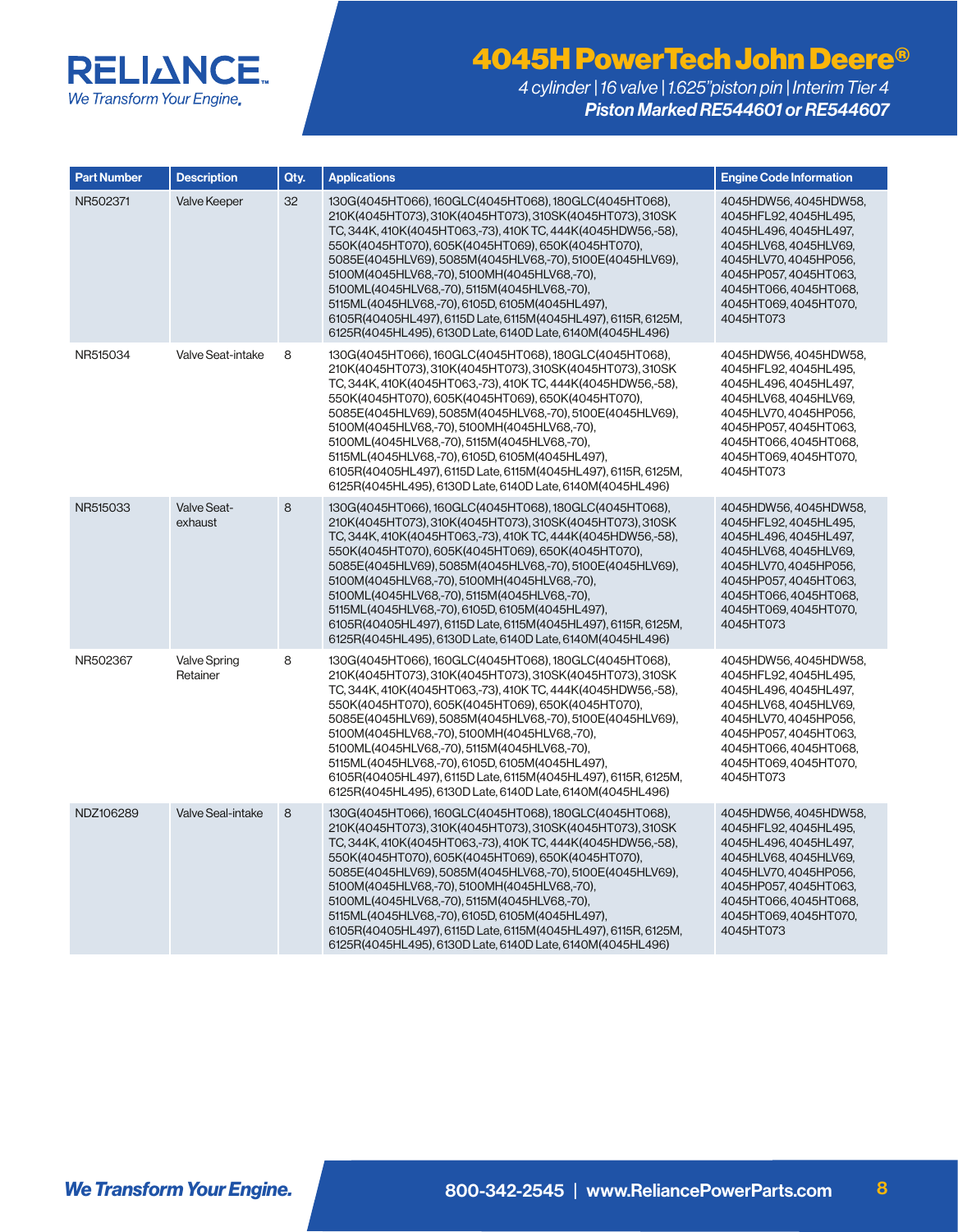

| <b>Part Number</b>            | <b>Description</b>           | Qty.         | <b>Applications</b>                                                                                                                                                                                                                                                                                                                                                                                                                                                                                                                                                                           | <b>Engine Code Information</b>                                                                                                                                                                                    |
|-------------------------------|------------------------------|--------------|-----------------------------------------------------------------------------------------------------------------------------------------------------------------------------------------------------------------------------------------------------------------------------------------------------------------------------------------------------------------------------------------------------------------------------------------------------------------------------------------------------------------------------------------------------------------------------------------------|-------------------------------------------------------------------------------------------------------------------------------------------------------------------------------------------------------------------|
| NDZ106290                     | Valve Seal-<br>exhaust       | 16           | 130G(4045HT066), 160GLC(4045HT068), 180GLC(4045HT068),<br>210K(4045HT073).310K(4045HT073).310SK(4045HT073).310SK<br>TC, 344K, 410K(4045HT063,-73), 410K TC, 444K(4045HDW56,-58),<br>550K(4045HT070), 605K(4045HT069), 650K(4045HT070),<br>5085E(4045HLV69), 5085M(4045HLV68,-70), 5100E(4045HLV69),<br>5100M(4045HLV68,-70), 5100MH(4045HLV68,-70),<br>5100ML(4045HLV68,-70), 5115M(4045HLV68,-70),<br>5115ML(4045HLV68,-70), 6105D, 6105M(4045HL497),<br>6105R(40405HL497), 6115D Late, 6115M(4045HL497), 6115R, 6125M,<br>6125R(4045HL495), 6130D Late, 6140D Late, 6140M(4045HL496)        | 4045HDW56, 4045HDW58,<br>4045HFL92.4045HL495.<br>4045HL496, 4045HL497,<br>4045HLV68, 4045HLV69,<br>4045HLV70, 4045HP056,<br>4045HP057, 4045HT063,<br>4045HT066, 4045HT068,<br>4045HT069, 4045HT070,<br>4045HT073  |
| <b>Valve Cover and Rocker</b> |                              |              |                                                                                                                                                                                                                                                                                                                                                                                                                                                                                                                                                                                               |                                                                                                                                                                                                                   |
| NR524499                      | <b>Valve Cover</b><br>Gasket | $\mathbf{1}$ | 130G(4045HT066), 160GLC(4045HT068), 180GLC(4045HT068),<br>210K(4045HT073), 310K(4045HT073), 310SK(4045HT073), 310SK<br>TC, 344K, 410K (4045HT063, -73), 410K TC, 444K (4045HDW56, -58),<br>550K(4045HT070), 605K(4045HT069), 650K(4045HT070),<br>5085E(4045HLV69), 5085M(4045HLV68,-70), 5100E(4045HLV69),<br>5100M(4045HLV68,-70), 5100MH(4045HLV68,-70),<br>5100ML(4045HLV68,-70), 5115M(4045HLV68,-70),<br>5115ML(4045HLV68,-70), 6105D, 6105M(4045HL497),<br>6105R(40405HL497), 6115D Late, 6115M(4045HL497), 6115R, 6125M,<br>6125R(4045HL495), 6130D Late, 6140D Late, 6140M(4045HL496) | 4045HDW56, 4045HDW58,<br>4045HFL92, 4045HL495,<br>4045HL496, 4045HL497,<br>4045HLV68, 4045HLV69,<br>4045HLV70, 4045HP056,<br>4045HP057, 4045HT063,<br>4045HT066, 4045HT068,<br>4045HT069, 4045HT070,<br>4045HT073 |
| NR504209                      | Push Rod                     | 8            | 130G(4045HT066), 160GLC(4045HT068), 180GLC(4045HT068),<br>210K(4045HT073), 310K(4045HT073), 310SK(4045HT073), 310SK<br>TC. 344K, 410K (4045HT063, -73), 410K TC, 444K (4045HDW56, -58),<br>550K(4045HT070), 605K(4045HT069), 650K(4045HT070),<br>5085E(4045HLV69), 5085M(4045HLV68,-70), 5100E(4045HLV69),<br>5100M(4045HLV68,-70), 5100MH(4045HLV68,-70),<br>5100ML(4045HLV68,-70), 5115M(4045HLV68,-70),<br>5115ML(4045HLV68,-70), 6105D, 6105M(4045HL497),<br>6105R(40405HL497), 6115D Late, 6115M(4045HL497), 6115R, 6125M,<br>6125R(4045HL495), 6130D Late, 6140D Late, 6140M(4045HL496) | 4045HDW56, 4045HDW58,<br>4045HFL92, 4045HL495,<br>4045HL496, 4045HL497,<br>4045HLV68, 4045HLV69,<br>4045HLV70, 4045HP056,<br>4045HP057, 4045HT063,<br>4045HT066, 4045HT068,<br>4045HT069, 4045HT070,<br>4045HT073 |
| <b>Head Hardware</b>          |                              |              |                                                                                                                                                                                                                                                                                                                                                                                                                                                                                                                                                                                               |                                                                                                                                                                                                                   |
| NR526682                      | <b>Head Bolt</b>             | 18           | 130G(4045HT066), 160GLC(4045HT068), 180GLC(4045HT068),<br>210K(4045HT073), 310K(4045HT073), 310SK(4045HT073), 310SK<br>TC, 344K, 410K(4045HT063,-73), 410K TC, 444K(4045HDW56,-58),<br>550K(4045HT070), 605K(4045HT069), 650K(4045HT070),<br>5085E(4045HLV69), 5085M(4045HLV68,-70), 5100E(4045HLV69),<br>5100M(4045HLV68,-70), 5100MH(4045HLV68,-70),<br>5100ML(4045HLV68,-70), 5115M(4045HLV68,-70),<br>5115ML(4045HLV68,-70), 6105D, 6105M(4045HL497),<br>6105R(40405HL497), 6115D Late, 6115M(4045HL497), 6115R, 6125M,<br>6125R(4045HL495), 6130D Late, 6140D Late, 6140M(4045HL496)     | 4045HDW56, 4045HDW58,<br>4045HFL92, 4045HL495,<br>4045HL496, 4045HL497,<br>4045HLV68, 4045HLV69,<br>4045HLV70, 4045HP056,<br>4045HP057, 4045HT063,<br>4045HT066, 4045HT068,<br>4045HT069, 4045HT070,<br>4045HT073 |
| <b>Air System</b>             |                              |              |                                                                                                                                                                                                                                                                                                                                                                                                                                                                                                                                                                                               |                                                                                                                                                                                                                   |
| NDZ103843                     | Turbocharger-new 1           |              | 6105M, 6105R, 6115M(4045HL497), 6115R, 6125M, 6125R(4045HL495),<br>6130D Late(4045HP057), 6140D Late, 6140M(4045HL496)                                                                                                                                                                                                                                                                                                                                                                                                                                                                        | 4045HL495, 4045HL496,<br>4045HL497, 4045HP057                                                                                                                                                                     |
| NDZ103844                     | Turbocharger-new 1           |              | 444K(4045HDW56, 4045HDW58)                                                                                                                                                                                                                                                                                                                                                                                                                                                                                                                                                                    | 4045HDW56, 4045HDW58                                                                                                                                                                                              |
| NDZ103846                     | Turbocharger-new 1           |              | 160GLC(4045HT068), 180GLC(4045HT068)                                                                                                                                                                                                                                                                                                                                                                                                                                                                                                                                                          | 4045HT068                                                                                                                                                                                                         |
| NDZ103847                     | Turbocharger-new 1           |              | 605K(4045HT069)                                                                                                                                                                                                                                                                                                                                                                                                                                                                                                                                                                               | 4045HT069                                                                                                                                                                                                         |
| NRE571945                     | Turbocharger-new 1           |              | 130G(4045HT066), 210K(4045HT073), 310K(4045HT073),<br>310SK(4045HT073), 310SK TC, 410K(4045HT063,-73), 410K TC,<br>550K(4045HT070), 650K(4045HT070)                                                                                                                                                                                                                                                                                                                                                                                                                                           | 4045HT063, 4045HT066,<br>4045HT070, 4045HT073                                                                                                                                                                     |
| NRE571946                     | Turbocharger-new 1           |              | 344K, 5085E(4045HLV69), 5085M(4045HLV70), 5100E(4045HLV69),<br>5100M(4045HLV70), 5100MH(4045HLV70), 5100ML(4045HLV70),<br>5115M(4045HLV70), 5115ML(4045HLV70), 6105D, 6115D Late, 6130D<br>Late(4045HP056)                                                                                                                                                                                                                                                                                                                                                                                    | 4045HFL92, 4045HP056,<br>4045HLV69, 4045HLV70                                                                                                                                                                     |
| NRE571947                     | Turbocharger-new 1           |              | 5085M(4045HLV68), 5100M(4045HLV68), 5100MH(4045HLV68),<br>5100ML(4045HLV68), 5115M(4045HLV68), 5115ML(4045HLV68)                                                                                                                                                                                                                                                                                                                                                                                                                                                                              | 4045HLV68                                                                                                                                                                                                         |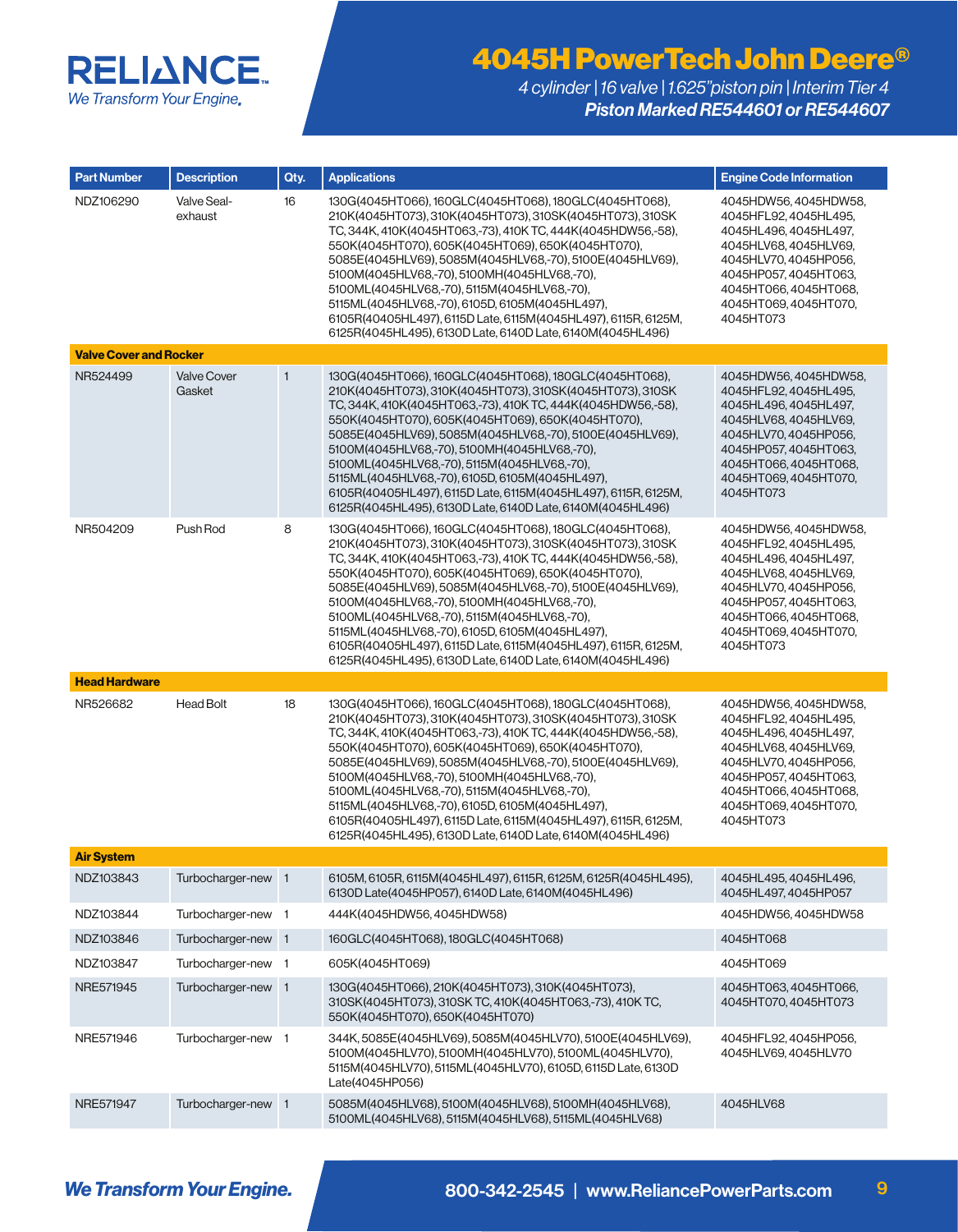### **RELIANCE.** We Transform Your Engine.

# 4045H PowerTech John Deere®

| <b>Part Number</b>        | <b>Description</b>                       | Qty.           | <b>Applications</b>                                                                                                                                                                                                                                                                                                                                                                                                                                                                                                                                                                       | <b>Engine Code Information</b>                                                                                                                                                                                    |
|---------------------------|------------------------------------------|----------------|-------------------------------------------------------------------------------------------------------------------------------------------------------------------------------------------------------------------------------------------------------------------------------------------------------------------------------------------------------------------------------------------------------------------------------------------------------------------------------------------------------------------------------------------------------------------------------------------|-------------------------------------------------------------------------------------------------------------------------------------------------------------------------------------------------------------------|
| <b>Lubrication System</b> |                                          |                |                                                                                                                                                                                                                                                                                                                                                                                                                                                                                                                                                                                           |                                                                                                                                                                                                                   |
| NRE521756                 | Oil Pump-new                             | $\mathbf{1}$   | 160GLC(4045HT068), 180GLC(4045HT068), 444K(4045HDW56,-58),<br>605K(4045HT069), 6105M, 6105R, 6115M(4045HL497), 6115R,<br>6125M, 6125R(4045HL497), 6130D Late(4045HP057), 6140D Late,<br>6140M(4045HL496)                                                                                                                                                                                                                                                                                                                                                                                  | 4045HDW56, 4045HDW58,<br>4045HL495, 4045HL496,<br>4045HL497, 4045HP057,<br>4045HT068, 4045HT069                                                                                                                   |
| NRE504914                 | Oil Pump-new                             | $\mathbf{1}$   | 130G(4045HT066), 210K(4045HT073), 310K(4045HT073),<br>310SK(4045HT073), 310SK TC, 344K, 410K(4045HT063,-73), 410K<br>TC, 550K(4045HT070), 650K(4045HT070), 5085E(4045HLV69),<br>5085M(4045HLV68,-70), 5100E(4045HLV69), 5100M(4045HLV68,-70),<br>5100MH(4045HLV68,-70), 5100ML(4045HLV68,-70),<br>5115M(4045HLV68,-70), 5115ML(4045HLV68,-70), 6105D, 6115D Late,<br>6130D Late(4045HP056)                                                                                                                                                                                                | 4045HFL92, 4045HLV68,<br>4045HLV69, 4045HLV70,<br>4045HP056, 4045HT063,<br>4045HT066, 4045HT070,<br>4045HT073                                                                                                     |
| NRE59298                  | Oil Cooler-new                           | 1              | 160GLC(4045HT068), 180GLC(4045HT068), 444K(4045HDW56,-58),<br>605K(4045HT069), 6105M, 6105R, 6115M(4045HL497), 6115R,<br>6125M, 6125R(4045HL497), 6130D Late(4045HP057), 6140D Late,<br>6140M(4045HL496)                                                                                                                                                                                                                                                                                                                                                                                  | 4045HDW56, 4045HDW58,<br>4045HL495, 4045HL496,<br>4045HL497, 4045HP057,<br>4045HT068, 4045HT069                                                                                                                   |
| NRE56690                  | Oil Cooler-new                           | $\mathbf{1}$   | 130G(4045HT066), 210K(4045HT073), 310K(4045HT073),<br>310SK(4045HT073), 310SK TC, 344K, 410K(4045HT063,-73), 410K<br>TC, 550K(4045HT070), 650K(4045HT070), 5085E(4045HLV69),<br>5085M(4045HLV68,-70), 5100E(4045HLV69), 5100M(4045HLV68,-70),<br>5100MH(4045HLV68,-70), 5100ML(4045HLV68,-70),<br>5115M(4045HLV68,-70), 5115ML(4045HLV68,-70), 6105D, 6115D Late,<br>6130D Late(4045HP056)                                                                                                                                                                                                | 4045HFL92, 4045HLV68,<br>4045HLV69.4045HLV70.<br>4045HP056, 4045HT063,<br>4045HT066, 4045HT070,<br>4045HT073                                                                                                      |
| <b>Cooling System</b>     |                                          |                |                                                                                                                                                                                                                                                                                                                                                                                                                                                                                                                                                                                           |                                                                                                                                                                                                                   |
| NRE523169                 | Water Pump-new                           | $\mathbf{1}$   | 130G(4045HT066), 160GLC(4045HT068), 180GLC(4045HT068),<br>210K(4045HT073), 310K(4045HT073), 310SK(4045HT073), 310SK<br>TC, 344K, 410K(4045HT063,-73), 410K TC, 444K(4045HDW56,-58),<br>550K(4045HT070), 605K(4045HT069), 650K(4045HT070),<br>5085E(4045HLV69), 5085M(4045HLV68,-70), 5100E(4045HLV69),<br>5100M(4045HLV68,-70), 5100MH(4045HLV68,-70),<br>5100ML(4045HLV68,-70), 5115M(4045HLV68,-70),<br>5115ML(4045HLV68,-70), 6105D, 6105M(4045HL497),<br>6105R(4045HL497), 6115D Late, 6115M(4045HL497), 6115R, 6125M,<br>6125R(4045HL495), 6130D Late, 6140D Late, 6140M(4045HL496)  | 4045HDW56, 4045HDW58,<br>4045HFL92.4045HL495.<br>4045HL496, 4045HL497,<br>4045HLV68, 4045HLV69,<br>4045HLV70, 4045HP056,<br>4045HP057, 4045HT063,<br>4045HT066, 4045HT068,<br>4045HT069, 4045HT070,<br>4045HT073  |
| NRE554015                 | Thermostat                               | $\overline{c}$ | 6105M, 6105R, 6115M(4045HL497), 6115R, 6125M, 6125R(4045HL495),<br>6130D Late(4045HP057), 6140D Late, 6140M(4045HL496)                                                                                                                                                                                                                                                                                                                                                                                                                                                                    | 4045HL495, 4045HL496,<br>4045HL497, 4045HP057                                                                                                                                                                     |
| NDZ122884                 | Thermostat                               | 2              | 130G(4045HT066), 160GLC(4045HT068), 180GLC(4045HT068),<br>210K(4045HT073), 310K(4045HT073), 310SK(4045HT073), 310SK<br>TC, 344K, 410K(4045HT063,-73), 410K TC, 444K(4045HDW56,-58),<br>550K(4045HT070), 605K(4045HT069), 650K(4045HT070),<br>5085E(4045HLV69), 5085M(4045HLV68,-70), 5100E(4045HLV69),<br>5100M(4045HLV68,-70), 5100MH(4045HLV68,-70),<br>5100ML(4045HLV68,-70), 5115M(4045HLV68,-70),<br>5115ML(4045HLV68,-70), 6105D, 6115D Late, 6130D Late(4045HP056)                                                                                                                 | 4045HDW56, 4045HDW58,<br>4045HFL92, 4045HLV68,<br>4045HLV69, 4045HLV70,<br>4045HP056, 4045HT063,<br>4045HT066, 4045HT068,<br>4045HT069, 4045HT070,<br>4045HT073                                                   |
| <b>Fuel System</b>        |                                          |                |                                                                                                                                                                                                                                                                                                                                                                                                                                                                                                                                                                                           |                                                                                                                                                                                                                   |
| NRE543935                 | Fuel Injector Tube-<br>with sealing ring | $\overline{4}$ | 130G(4045HT066), 160GLC(4045HT068), 180GLC(4045HT068),<br>210K(4045HT073), 310K(4045HT073), 310SK(4045HT073), 310SK<br>TC, 344K, 410K(4045HT063,-73), 410K TC, 444K(4045HDW56,-58),<br>550K(4045HT070), 605K(4045HT069), 650K(4045HT070),<br>5085E(4045HLV69), 5085M(4045HLV68,-70), 5100E(4045HLV69),<br>5100M(4045HLV68,-70), 5100MH(4045HLV68,-70),<br>5100ML(4045HLV68,-70), 5115M(4045HLV68,-70),<br>5115ML(4045HLV68,-70), 6105D, 6105M(4045HL497),<br>6105R(40405HL497), 6115D Late, 6115M(4045HL497), 6115R, 6125M,<br>6125R(4045HL495), 6130D Late, 6140D Late, 6140M(4045HL496) | 4045HDW56, 4045HDW58,<br>4045HFL92, 4045HL495,<br>4045HL496, 4045HL497,<br>4045HLV68, 4045HLV69,<br>4045HLV70, 4045HP056,<br>4045HP057, 4045HT063,<br>4045HT066, 4045HT068,<br>4045HT069, 4045HT070,<br>4045HT073 |